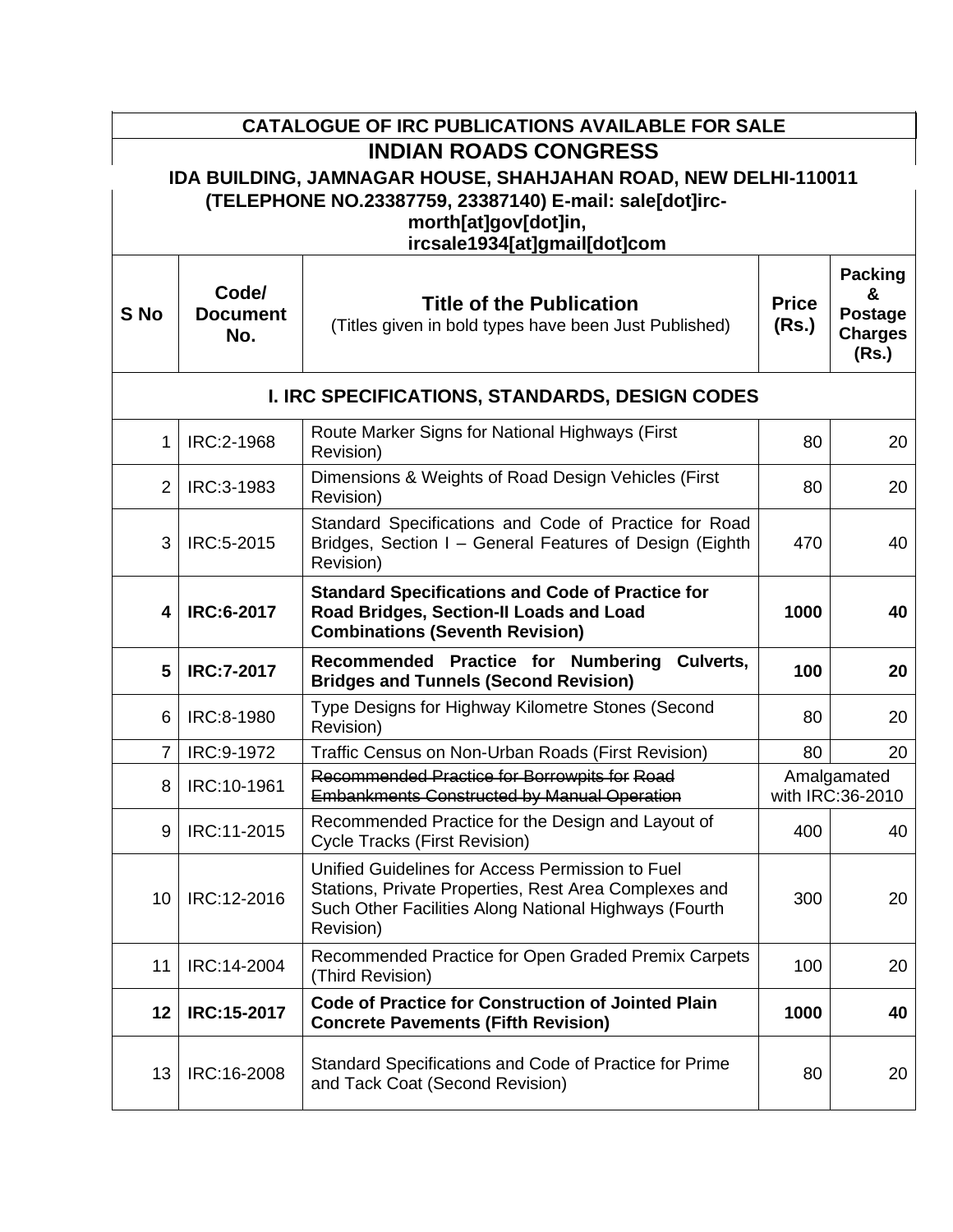| 14              | IRC:17-1965 | <b>Tentative Specification for Bituminous Surface Dressing</b>                                                                                  |      | Amalgamated<br>with IRC:110-<br>2005 |
|-----------------|-------------|-------------------------------------------------------------------------------------------------------------------------------------------------|------|--------------------------------------|
| 15              | IRC:18-2000 | Design Criteria for Prestressed Concrete Road Bridges<br>(Post-Tensioned Concrete) (Third Revision)                                             |      | Amalgamated<br>with IRC:112-<br>2011 |
| 16              | IRC:19-2005 | Standard Specifications and Code of Practice for Water<br><b>Bound Macadam (Third Revision)</b>                                                 | 100  | 20                                   |
| 17              | IRC:20-1966 | Recommended Practice for Bituminous Penetration<br>Macadam (Full Grout)                                                                         | 100  | 20                                   |
| 18              | IRC:21-2000 | Standard Specifications and Code of Practice for Road<br>Bridges, Section III - Cement Concrete (Plain and<br>Reinforced) (Third Revision)      |      | Amalgamated<br>with IRC:112-<br>2011 |
| 19              | IRC:22-2015 | Standard Specifications and Code of Practice for Road<br>Bridges, Section VI - Composite Construction (Limit<br>States Design) (Third Revision) | 800  | 40                                   |
| 20              | IRC:23-1966 | <b>Tentative Specification for Bituminous Surface Dressing</b>                                                                                  |      | Amalgamated<br>with IRC:110-<br>2005 |
| 21              | IRC:24-2010 | Standard Specifications and Code of Practice for Road<br>Bridges, Steel Road Bridges (Limit State Method) (Third<br>Revision)                   | 800  | 40                                   |
| 22              | IRC:25-1967 | <b>Type Designs for Boundary Stones</b>                                                                                                         | 80   | 20                                   |
| 23              | IRC:26-1967 | Type Design for 200-Metre Stones                                                                                                                | 80   | 20                                   |
| 24              | IRC:27-2009 | Specifications for Bituminous Macadam (First Revision)                                                                                          | 200  | 20                                   |
| 25              | IRC:28-1967 | Tentative Specifications for the Construction of Stabilized<br>Soil Roads with Soft Aggregate in Areas of Moderate and<br><b>High Rainfall</b>  | 80   | 20                                   |
| 26              | IRC:29-1988 | Specification for Bituminous Concrete (Asphaltic<br>Concrete) for Road Pavement (First Revision)                                                |      | Amalgamated<br>with IRC:111-<br>2009 |
| 27              | IRC:30-1968 | Standard Letters and Numerals of Different Heights for<br>Use on Highway Signs                                                                  | 80   | 20                                   |
| 28              | IRC:31-1969 | Route Marker Signs for State Routes                                                                                                             |      | Out of stock                         |
| 29              | IRC:32-1969 | Standard for Vertical and Horizontal Clearances of<br>Overhead Electric Power and Telecommunication Lines<br>as Related to Roads                | 80   | 20                                   |
| 30              | IRC:33-1969 | Standard Procedure for Evaluation and Condition<br><b>Surveys of Stabilised Soil Roads</b>                                                      | 80   | 20                                   |
| 31              | IRC:34-2011 | Recommendations for Road Construction in Areas<br>Affected by Water Logging, Flooding and/or Salts<br>Infestation (First Revision)              | 400  | 40                                   |
| 32 <sup>2</sup> | IRC:35-2015 | Code of Practice for Road Markings (Second Revision)                                                                                            | 1000 | 40                                   |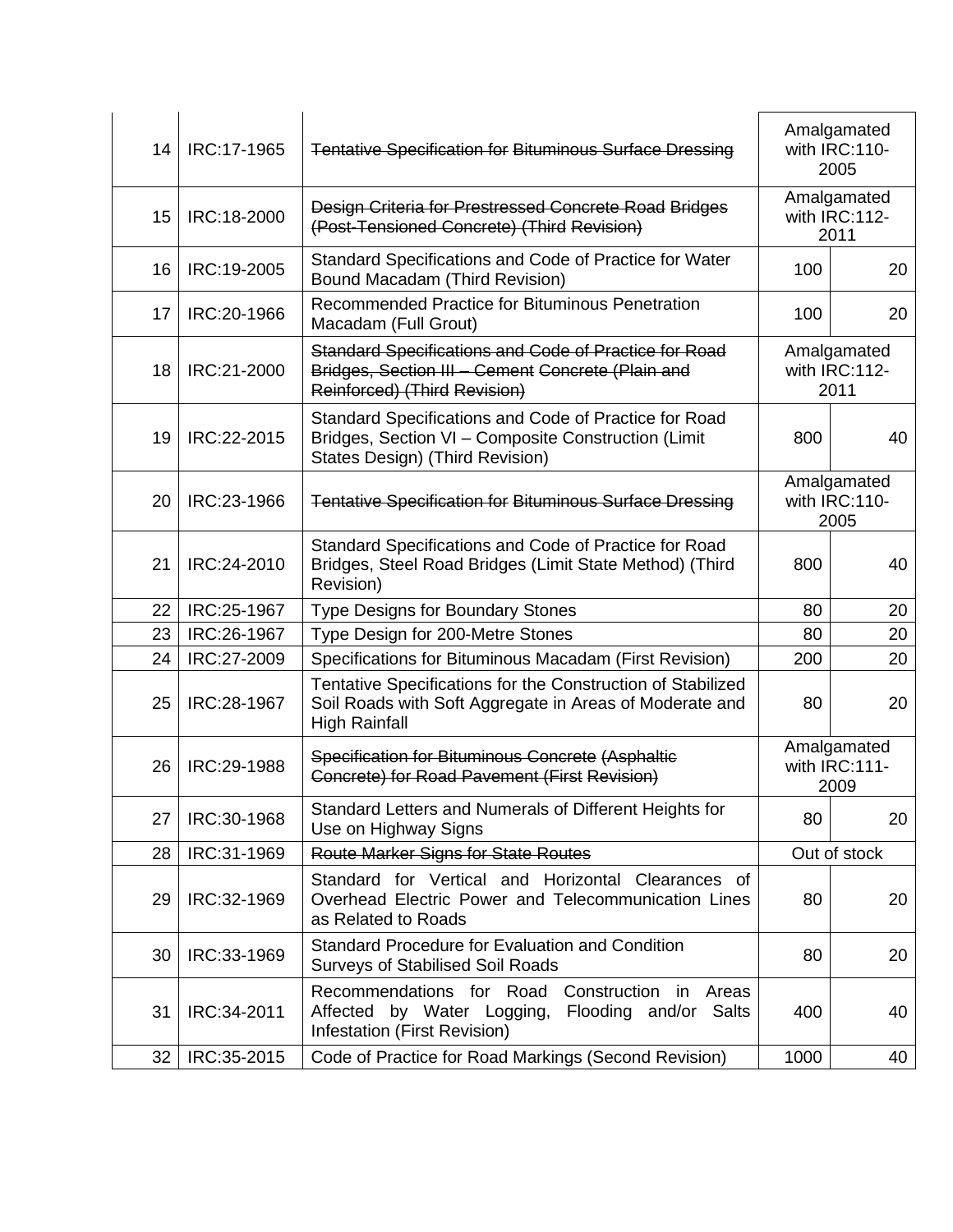| 33 | IRC:36-2010 | Recommended Practice for Construction of<br>Earth<br>Embankments and Sub-Grade for Road Works (First<br>Revision)                                           | 300  | 40                                     |  |
|----|-------------|-------------------------------------------------------------------------------------------------------------------------------------------------------------|------|----------------------------------------|--|
| 34 | IRC:37-2018 | <b>Guidelines for the Design of Flexible Pavements"</b><br>(Fourth Revision) (with CD)                                                                      | 1400 | 40                                     |  |
| 35 | IRC:38-1988 | Guidelines for Design of Horizontal Curves for Highways<br>and Design Tables (First Revision)                                                               | 600  | 40                                     |  |
| 36 | IRC:39-1986 | Standards for Road-Rail Level Crossings (First Revision)                                                                                                    | 125  | 20                                     |  |
| 37 | IRC:40-2002 | Standard Specifications and Code of Practice for Road<br>Bridges, Section IV - (Brick, Stone and Cement Concrete<br><b>Block Masonry) (Second Revision)</b> | 160  | 20                                     |  |
| 38 | IRC:41-1997 | Guideline for Type Designs for Check Barriers (First<br>Revision)                                                                                           | 80   | 20                                     |  |
| 39 | IRC:42-1972 | Proforma for Record of Test Values of Locally Available<br><b>Pavement Construction Materials</b>                                                           | 80   | 20                                     |  |
| 40 | IRC:43-2015 | Recommended Practice for Plants, Tools and Equipment<br>Required for Construction and Maintenance of Concrete<br>Roads (First Revision)                     | 535  | 40                                     |  |
| 41 | IRC:44-2017 | <b>Guidelines for Cement Concrete Mix Design for</b><br><b>Pavements (Third Revision)</b>                                                                   | 500  | 20                                     |  |
| 42 | IRC:45-1972 | Recommendations for Estimating the Resistance of Soil<br>Below the Maximum Scour Level in the Design of Well<br><b>Foundations of Bridges</b>               | 80   | 20                                     |  |
| 43 | IRC:46-1972 | A Policy on Roadside Advertisements (First Revision)                                                                                                        | 80   | 20                                     |  |
| 44 | IRC:47-1972 | Tentative Specification for Built-up Spray Grout                                                                                                            | 80   | 20                                     |  |
| 45 | IRC:48-1972 | <b>Tentative Specification for Bituminous Surface Dressing</b><br>Using Precoated Aggregates                                                                |      | Amalgamated<br>with IRC:110-<br>2005   |  |
| 46 | IRC:49-1973 | Recommended Practice for the Pulverization of Black<br><b>Cotton Soils for Lime Stabilisation</b>                                                           |      | Amalgamated<br>with IRC:SP:89-<br>2010 |  |
| 47 | IRC:50-1973 | Recommended Design Criteria for the Use of Cement<br>Modified Soil in Road Construction                                                                     | 60   | 20                                     |  |
| 48 | IRC:51-1992 | Guidelines for the Use of Soil Lime Mixes in Road<br>Construction (First Revision)                                                                          |      | Amalgamated<br>with IRC:SP:89-<br>2010 |  |
| 49 | IRC:52-2019 | <b>Guidelines for the Alignment Survey and Geometric</b><br>Design of Hill Roads (Third Revision)                                                           | 600  | 30                                     |  |
| 50 | IRC:53-2012 | Road Accident Recording Forms A-1 and 4 (Second<br>Revision)                                                                                                | 200  | 20                                     |  |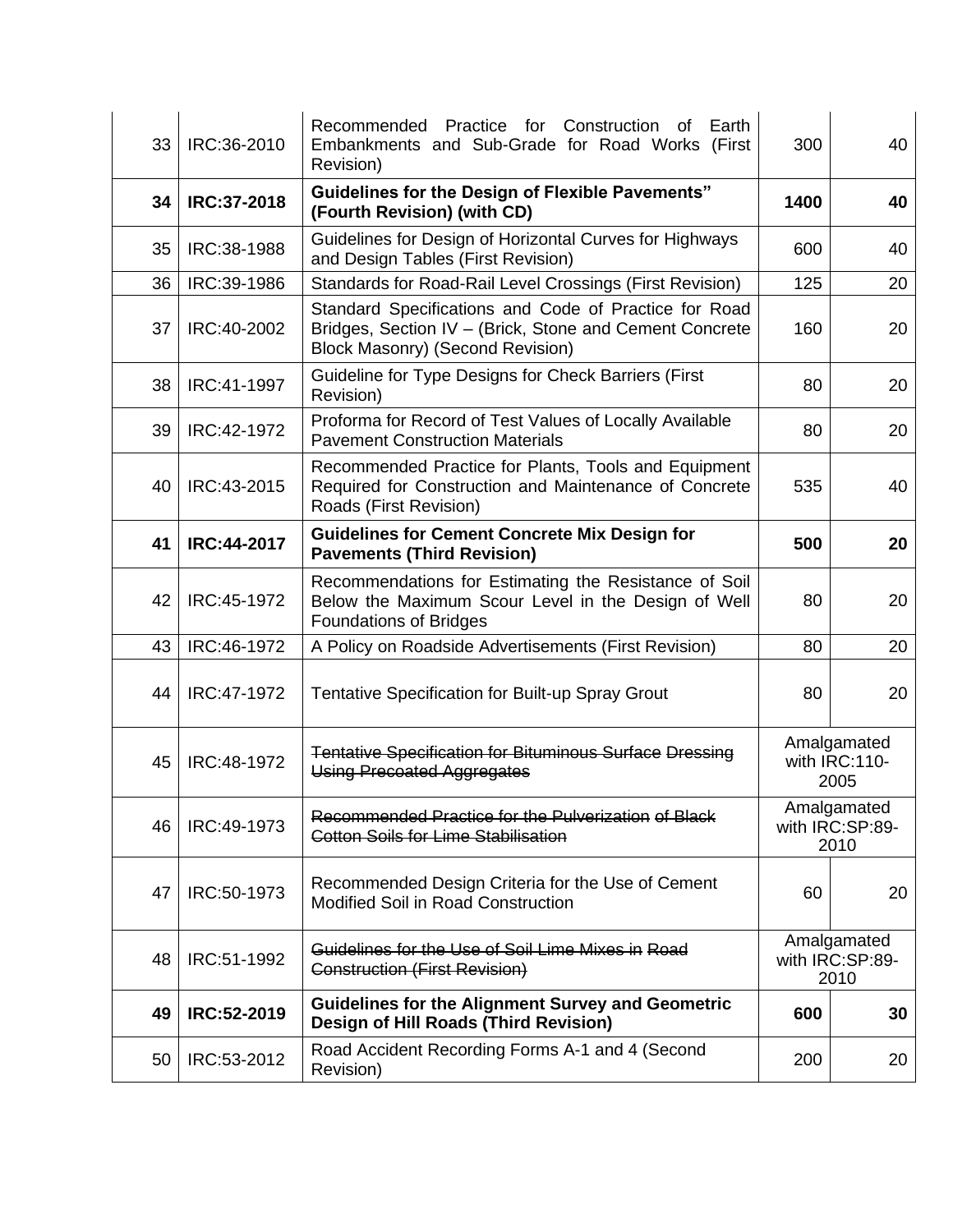| 51 | IRC:54-1974 | Lateral and Vertical Clearances at Underpasses for<br><b>Vehicular Traffic</b>                                                                              | 80   | 20                              |
|----|-------------|-------------------------------------------------------------------------------------------------------------------------------------------------------------|------|---------------------------------|
| 52 | IRC:55-1974 | Recommended Practice for Sand-Bitumen Base Courses                                                                                                          | 60   | 20                              |
| 53 | IRC:56-2011 | Recommended Practices for Treatment of Embankment<br>and Roadside Slopes for Erosion Control (First Revision)                                               | 600  | 40                              |
| 54 | IRC:57-2018 | <b>Recommended Practice for Sealing of Joints in</b><br><b>Concrete Pavements (Second Revision)</b>                                                         | 300  | 20                              |
| 55 | IRC:58-2015 | Guidelines for the Design of Plain Jointed Rigid<br>Pavements for Highways (Fourth Revision) (with CD)                                                      | 868  | 40                              |
| 56 | IRC:59-1976 | Tentative Guidelines for the Design of Gap Graded<br><b>Cement Concrete Mixes for Road Pavements</b>                                                        |      | Amalgamated<br>with IRC:44-2008 |
| 57 | IRC:60-1976 | Tentative Guidelines for the Use of Lime- Fly Ash<br>Concrete as Pavement Base or Sub-Base                                                                  | 60   | 20                              |
| 58 | IRC:61-1976 | <b>Tentative Guidelines for the Construction of Cement</b><br><b>Concrete Pavements in Hot Weather</b>                                                      |      | Amalgamated<br>with IRC:15-2011 |
| 59 | IRC:62-1976 | Guidelines for Control of Access of Highways                                                                                                                | 80   | 20                              |
| 60 | IRC:63-1976 | Tentative Guidelines for the Use of Low<br>Grade<br>Aggregates and Soil Aggregates Mixtures in Road<br><b>Pavement Construction</b>                         | 60   | 20                              |
| 61 | IRC:64-1990 | Guidelines for Capacity of Roads in Rural Areas (First<br>Revision)                                                                                         | 80   | 20                              |
| 62 | IRC:65-2017 | <b>Guidelines for Planning and Design of Roundabouts</b><br>(First Revision)                                                                                | 400  | 20                              |
| 63 | IRC:66-1976 | Recommended Practice for Sight Distance on Rural<br><b>Highways (First Revision)</b>                                                                        | 80   | 20                              |
| 64 | IRC:67-2012 | Code of Practice for Road Signs (Third Revision)                                                                                                            | 1350 | 40                              |
| 65 | IRC:68-1976 | Tentative Guidelines on Cement-Fly Ash Concrete for<br><b>Rigid Pavement Construction</b>                                                                   |      | Amalgamated<br>with IRC:44-2008 |
| 66 | IRC:69-1977 | Space Standards for Roads in Urban Areas                                                                                                                    | 60   | 20                              |
| 67 | IRC:70-2017 | <b>Guidelines on Regulation and Control of Mixed Traffic</b><br>in Urban Areas (First Revision)                                                             | 400  | 40                              |
| 68 | IRC:71-1977 | Recommended Practice for Preparation of Notations                                                                                                           | 125  | 20                              |
| 69 | IRC:72-1978 | Recommended<br>Practice<br>for Use<br>and<br>Upkeep<br>of<br>Appliances for<br><b>Bituminous</b><br>Equipment,<br>Tools and<br><b>Pavement Construction</b> | 60   | 20                              |
| 70 | IRC:73-1980 | Geometric Design Standards for Rural (Non- Urban)<br>Highways                                                                                               | 120  | 20                              |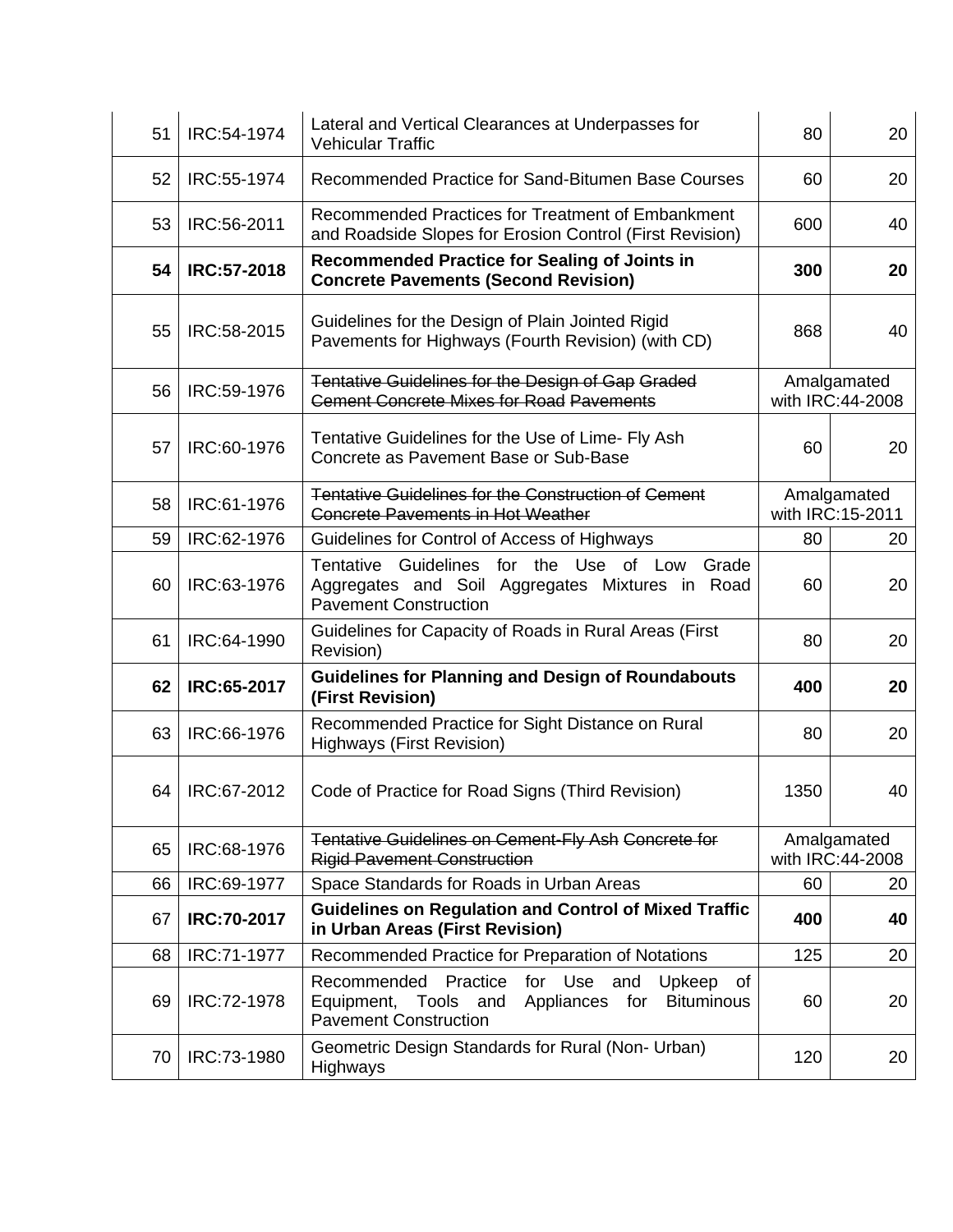| 71 | IRC:74-1979               | Tentative Guidelines for Lean-Cement Concrete and<br>Lean-Cement Fly Ash Concrete as a Pavement Base or<br>Sub-Base                                                        | 60  | 20                              |
|----|---------------------------|----------------------------------------------------------------------------------------------------------------------------------------------------------------------------|-----|---------------------------------|
| 72 | <b>IRC:75-2015</b>        | <b>Guidelines for the Design of High Embankments</b><br>(First Revision)                                                                                                   | 935 | 40                              |
| 73 | IRC:76-1979               | Tentative Guidelines for Structural Strength Evaluation of<br><b>Rigid Airfield Pavements</b>                                                                              | 80  | 20                              |
| 74 | IRC:77-1979               | <b>Tentative Guidelines for Repair of Concrete Pavements</b><br><b>Using Synthetic Resins</b>                                                                              |     | Amalgamated<br>with IRC:SP-83   |
| 75 | IRC:78-2014               | Standard Specifications and Code of Practice for Road<br>Bridges, Section VII- Foundations and Substructure<br>(Revised Edition)                                           | 700 | 40                              |
| 76 | IRC:79-2019               | <b>Recommended Practice for Road Delineators (First</b><br><b>Revision)</b>                                                                                                | 300 | 20                              |
| 77 | IRC:80-1981               | Type Designs for Pick-up Bus Stops on Rural (i.e., Non-<br>Urban) Highways                                                                                                 | 60  | 20                              |
| 78 | IRC:81-1997               | Guidelines for Strengthening of Flexible Road Pavements<br>Using Benkelman Beam Deflection Technique (First<br>Revision)                                                   | 160 | 20                              |
| 79 | IRC:82-2015               | <b>Code of Practice for Maintenance of Bituminous Road</b><br><b>Surfaces (First Revision) (with CD)</b>                                                                   | 666 | 40                              |
| 80 | IRC:83-2015<br>(Part-I)   | Standard Specifications and Code of Practice for Road<br>Bridges, Section IX Bearings, Part I: Roller & Rocker<br>Bearings (Second Revision)                               | 400 | 40                              |
| 81 | IRC:83-2018<br>(Part II)  | <b>Standard Specifications and Code of Practice for</b><br>Road Bridges, Section : IX - Bearings (Elastomeric<br><b>Bearings), Part II (Second Revision)</b>               | 600 | 40                              |
| 82 | IRC:83-2018<br>(Part III) | Standard Specifications and Code of Practice for Road<br>Bridges, Section IX - Bearings, Part III: POT, PIN,<br>Metallic Guide and Plane Sliding Bearings (First Revision) | 600 | 40                              |
| 83 | IRC:83-2014<br>(Part IV)  | Standard Specifications and Code of Practice for Road<br>Bridges, (Section IX) - Bearings (Spherical and<br>Cylindrical)                                                   | 600 | 40                              |
| 84 | IRC:84-1983               | Code of Practice for Curing of Cement Concrete<br><b>Pavements</b>                                                                                                         |     | Amalgamated<br>with IRC:15-2011 |
| 85 | IRC:85-2015               | Recommended Practice for Accelerated Strength Testing<br>& Evaluation of Concrete (First Revision)                                                                         | 300 | 40                              |
| 86 | IRC:86-2018               | <b>Geometric Design Standards for Urban Roads and</b><br><b>Streets (First Revision)</b>                                                                                   | 600 | 30                              |
| 87 | IRC:87-2018               | <b>Guidelines for Formwork, Falsework and Temporary</b><br><b>Structures for Road Bridges (Second Revision)</b>                                                            | 800 | 40                              |
| 88 | IRC:88-1984               | Recommended Practice for Lime Flyash Stabilised Soil<br>Base/Sub-Base in Pavement Construction                                                                             | 60  | 20                              |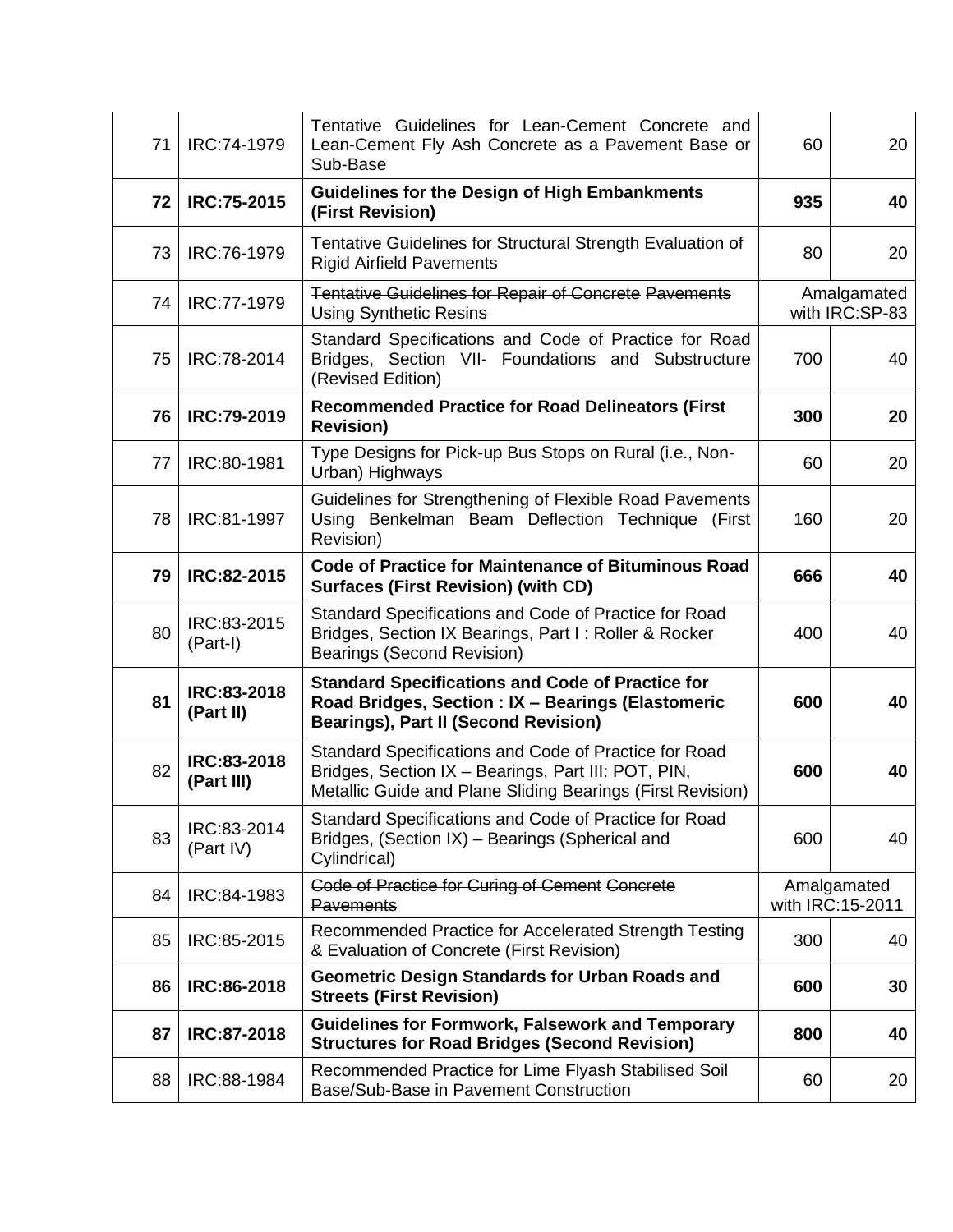| 89  | IRC:89-2019             | <b>Guidelines for Design and Construction of River</b><br><b>Training &amp; Control Works for Road Bridges (Second</b><br><b>Revision)</b> | 600                                   | 40                                   |
|-----|-------------------------|--------------------------------------------------------------------------------------------------------------------------------------------|---------------------------------------|--------------------------------------|
| 90  | IRC:90-2010             | Guidelines of Selection, Operation and Maintenance of<br><b>Bituminous Hot Mix Plant (First Revision)</b>                                  | 300                                   | 40                                   |
| 91  | IRC:91-1985             | <b>Tentative Guidelines for Construction of Cement</b><br><b>Concrete Pavements in Cold Weather</b>                                        |                                       | Amalgamated<br>with IRC:15-2011      |
| 92  | IRC:92-2017             | Guidelines for the Design of Interchanges in Urban<br><b>Areas (First Revision)</b>                                                        | 400                                   | 20                                   |
| 93  | IRC:93-1985             | Guidelines on Design and Installation of Road Traffic<br>Signals                                                                           | 200                                   | 20                                   |
| 94  | IRC:94-1986             | Specification for Dense Bituminous Macadam                                                                                                 | Amalgamated<br>with IRC:111-<br>2009  |                                      |
| 95  | IRC:95-1987             | Specification for Semi-Dense Bituminous Concrete                                                                                           | Amalgamated<br>with IRC: 111-<br>2009 |                                      |
| 96  | IRC:96-1987             | Tentative Specification for Two-Coat Surface Dressing<br>Using Cationic Bitumen Emulsion                                                   | Amalgamated<br>with IRC:110-<br>2005  |                                      |
| 97  | IRC:97-1987             | Tentative Specification for Two-Coat Surface Dressing<br>Using Cationic Bitumen Emulsion                                                   |                                       | Amalgamated<br>with IRC:14-2004      |
| 98  | IRC:98-2011             | Guidelines on Accommodation of Utility Services on<br>Roads in Urban Areas (Second Revision)                                               | 600                                   | 40                                   |
| 99  | IRC:99-2018             | <b>Guidelines for Traffic Calming Measures in Urban and</b><br><b>Rural Areas (First Revision)</b>                                         | 1000                                  | 20                                   |
| 100 | IRC:100-1988            | <b>Tentative Specification for Single Coat Surface Dressing</b><br><b>Using Cationic Bitumen Emulsion</b>                                  |                                       | Amalgamated<br>with IRC:110-<br>2005 |
| 101 | IRC:101-1988            | Guidelines for Design of Continuously<br>Reinforced<br><b>Concrete Pavement with Elastic Joints</b>                                        | 80                                    | 20                                   |
| 102 | IRC:102-1988            | <b>Traffic Studies for Planning Bypasses Around Towns</b>                                                                                  | 80                                    | 20                                   |
| 103 | IRC:103-2012            | Guidelines for Pedestrian Facilities (First Revision)                                                                                      | 600                                   | 40                                   |
| 104 | IRC:104-1988            | Guidelines for Environmental Impact Assessment of<br><b>Highway Projects</b>                                                               | 100                                   | 20                                   |
| 105 | <b>IRC:105-</b><br>2019 | Specifications for Dense Bituminous Macadam and<br><b>Bituminous Concrete for Airfield Pavements (First</b><br><b>Revision)</b>            | 400                                   | 30                                   |
| 106 | IRC:106-1990            | Guidelines for Capacity of Urban Roads in Plain Areas                                                                                      | 80                                    | 20                                   |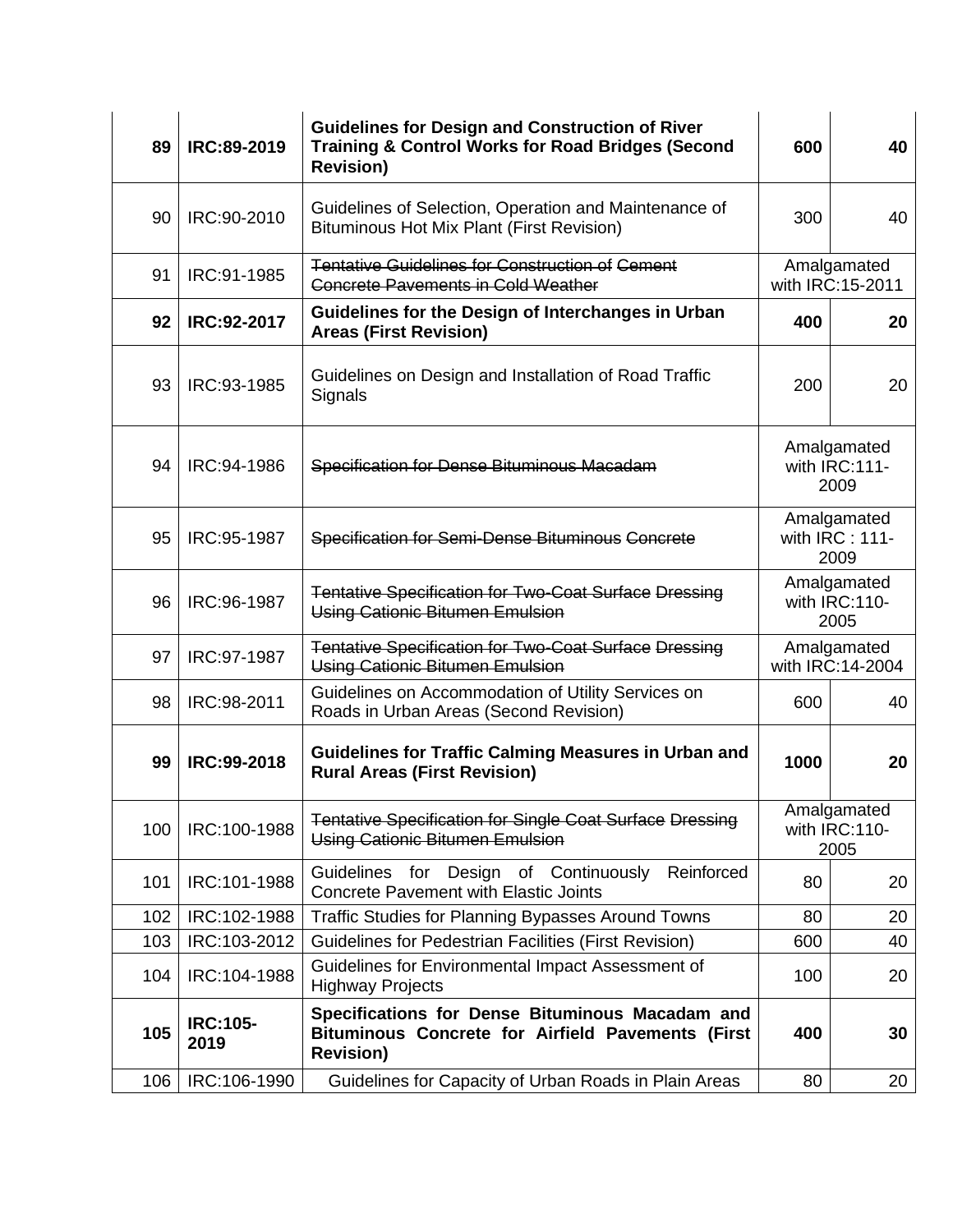| 107 | IRC:107-2013            | Specifications for Bitumen Mastic Wearing Courses (First<br>Revision)                                                                                        | 200  | 30 |
|-----|-------------------------|--------------------------------------------------------------------------------------------------------------------------------------------------------------|------|----|
| 108 | IRC:108-2015            | Guidelines for Traffic Forecast on Highways (First<br>Revision)                                                                                              | 400  | 40 |
| 109 | IRC:109-2015            | Guidelines for Wet Mix Macadam (First Revision)                                                                                                              | 300  | 40 |
| 110 | IRC:110-2005            | Standard Specifications and Code of Practice for Design<br>and Construction of Surface Dressing                                                              | 100  | 20 |
| 111 | IRC:111-2009            | Specifications for Dense Graded Bituminous Mixes                                                                                                             | 300  | 20 |
| 112 | IRC:112-2020            | Code of Practice for Concrete Road Bridges (First<br>Revision)                                                                                               | 1500 | 50 |
| 113 | IRC:113-2013            | Guidelines for the Design and Construction of<br>Geosynthetic Reinforced Embankments on Soft Subsoils                                                        | 700  | 30 |
| 114 | IRC:114-2013            | Guidelines for use of Silica Fume in Rigid Pavement                                                                                                          | 200  | 30 |
| 115 | IRC:115-2014            | Guidelines for Structural Evaluation and Strengthening of<br><b>Flexible Road Pavements Using Falling Weight</b><br>Deflectometer (FWD) Technique" (with CD) | 300  | 30 |
| 116 | IRC:116-2014            | Specifications for Readymade Bituminous Pothole<br>Paching Mix using Cut-Back Bitumen                                                                        | 400  | 30 |
| 117 | IRC:117-2015            | Guidelines for the Structural Evaluation of Rigid<br>Pavement by Falling Weight Deflectometer (with CD)                                                      | 300  | 40 |
| 118 | IRC:118-2015            | Guidelines for Design and Construction of Continuously<br>Reinforced Concrete Pavement (CRCP)                                                                | 300  | 40 |
| 119 | IRC:119-2015            | <b>Guidelines for Traffic Safety Barriers</b>                                                                                                                | 300  | 40 |
| 120 | IRC:120-2015            | Recommended Practice for Recycling of Bituminous<br>Pavements                                                                                                | 535  | 40 |
| 121 | <b>IRC:121-</b><br>2017 | <b>Guidelines for Use of Construction and Demolition</b><br><b>Waste in Road Sector</b>                                                                      | 300  | 40 |
| 122 | <b>IRC:122-</b><br>2017 | <b>Guidelines for Construction of Precast Concrete</b><br><b>Segmental Box Culverts</b>                                                                      | 300  | 40 |
| 123 | <b>IRC:123-</b><br>2017 | <b>Guidelines on Geophysical Investigation for Bridges</b>                                                                                                   | 600  | 40 |
| 124 | <b>IRC:124-</b><br>2017 | <b>Bus Rapid Transit (BRT) Design Guidelines for Indian</b><br><b>Cities</b>                                                                                 | 600  | 40 |
| 125 | <b>IRC:125-</b><br>2017 | <b>Guidelines on Dozers for Highway Works</b>                                                                                                                | 400  | 40 |
| 126 | <b>IRC:126-</b><br>2017 | <b>Guidelines on Wet Mix Plant</b>                                                                                                                           | 400  | 40 |
| 127 | <b>IRC-127-</b><br>2018 | Guidelines on Skill Development of Workmen in Road<br><b>Sector</b>                                                                                          | 800  | 40 |
| 128 | <b>IRC-128-</b><br>2019 | <b>Guidelines on Training of Highway Professionals</b>                                                                                                       | 400  | 20 |
| 129 | <b>IRC-129-</b><br>2019 | <b>Specifications for Open-Graded Friction Course</b>                                                                                                        | 400  | 30 |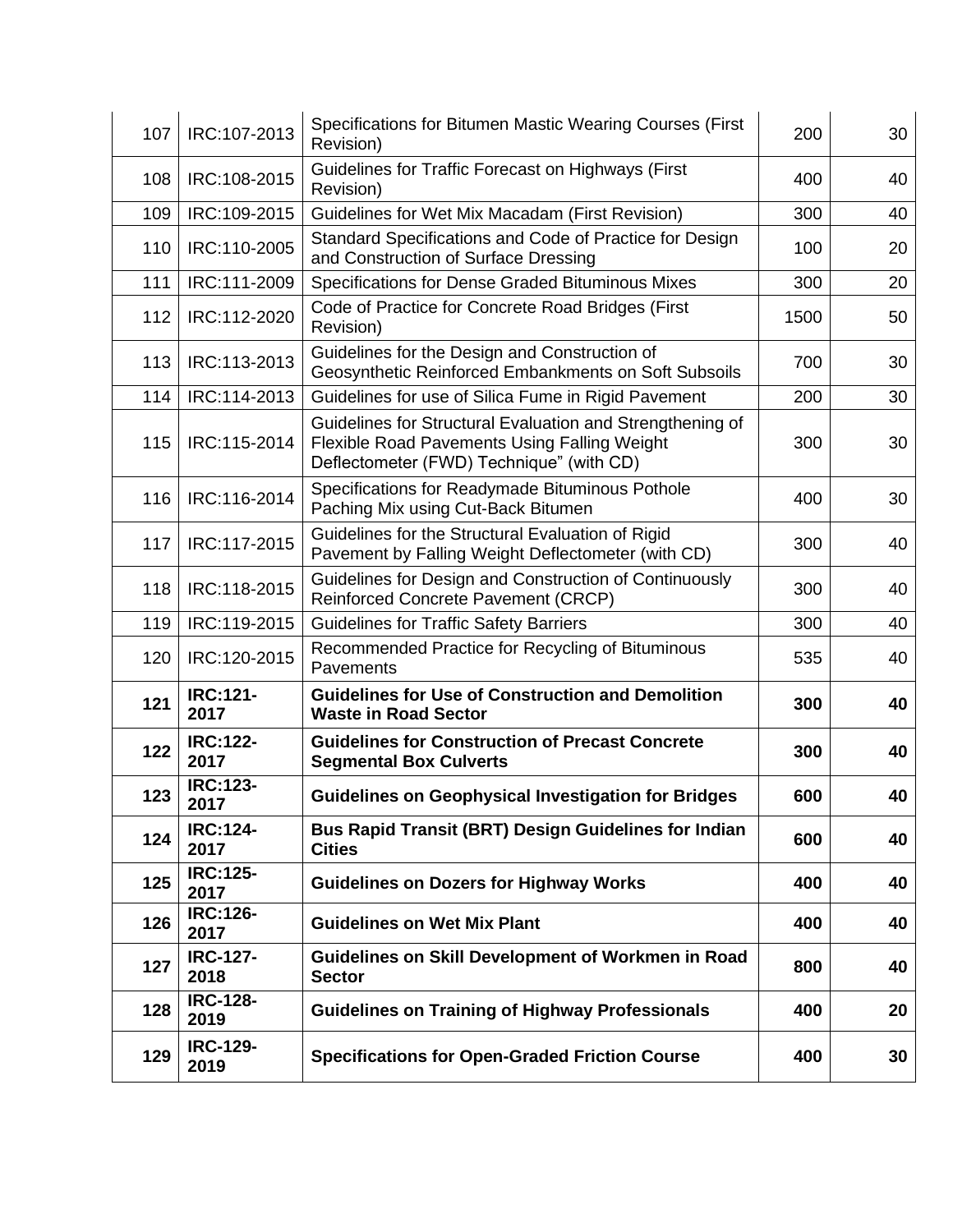| 130                                 | <b>IRC:130-</b><br>2020   | <b>Guidelines for Road Asset Management System</b>                                                                                           | 800   | 30                                      |  |  |  |
|-------------------------------------|---------------------------|----------------------------------------------------------------------------------------------------------------------------------------------|-------|-----------------------------------------|--|--|--|
| <b>II. IRC SPECIAL PUBLICATIONS</b> |                           |                                                                                                                                              |       |                                         |  |  |  |
| 130                                 | IRC:SP:4-<br>1966         | <b>Bridge Loading Round the World</b>                                                                                                        | 60    | 20                                      |  |  |  |
| 131                                 | <b>IRC:SP:11-</b><br>1984 | Handbook of Quality Control for Construction of Roads<br>and Runways (Second Revision)                                                       |       | Amalgamated<br>with IRC:SP:112-<br>2017 |  |  |  |
| 132                                 | <b>IRC:SP:12-</b><br>2015 | Guidelines for Parking Facilities in Urban Roads" (First<br>Revision)                                                                        | 535   | 40                                      |  |  |  |
| 133                                 | IRC:SP:13-<br>2004        | Guidelines for the Design of Small Bridges and Culverts<br>(First Revision)                                                                  | 400   | 30                                      |  |  |  |
| 134                                 | <b>IRC:SP:14-</b><br>1973 | A Manual for the Application of the Critical Path Method<br>to Highway Projects in India                                                     | 160   | 20                                      |  |  |  |
| 135                                 | IRC:SP:15-<br>1996        | Ribbon Development Along Highways and Its Prevention                                                                                         | 100   | 20                                      |  |  |  |
| 136                                 | <b>IRC:SP:16-</b><br>2019 | <b>Guidelines on Measuring Road Roughness and</b><br><b>Norms (Second Revision)</b>                                                          | 400   | 30                                      |  |  |  |
| 137                                 | <b>IRC:SP:17-</b><br>1977 | Recommendations About Overlays on Cement Concrete<br><b>Pavements</b>                                                                        | Print | Under                                   |  |  |  |
| 138                                 | <b>IRC:SP:18-</b><br>1978 | Manual for Highway Bridge Maintenance Inspection                                                                                             | 120   | 20                                      |  |  |  |
| 139                                 | IRC:SP:19-<br>2020        | Manual for Survey, Investigation and Preparation of Road<br>Projects (Second Revision)                                                       | 800   | 40                                      |  |  |  |
| 140                                 | <b>IRC:SP:20-</b><br>2002 | <b>Rural Roads Manual</b>                                                                                                                    | 1000  | 40                                      |  |  |  |
| 141                                 | <b>IRC:SP:21-</b><br>2009 | Guidelines on Landscaping and Tree Plantation                                                                                                | 600   | 40                                      |  |  |  |
| 142                                 | <b>IRC:SP:22-</b><br>2019 | Recommendation for the Sizes for each Type of Road<br>Making Machinery to Cater to the General Demand of<br>Road Works                       | 80    | 20                                      |  |  |  |
| 143                                 | <b>IRC:SP:23-</b><br>1983 | <b>Vertical Curves for Highways</b>                                                                                                          | 140   | 20                                      |  |  |  |
| 144                                 | <b>IRC:SP:24-</b><br>1984 | Guidelines on the Choice and Planning of Appropriate<br><b>Technology in Road Construction</b>                                               | 100   | 20                                      |  |  |  |
| 145                                 | <b>IRC:SP:25-</b><br>1984 | Gopi and his Road Roller-Guidelines on Maintenance of<br><b>Road Rollers</b>                                                                 | 80    | 20                                      |  |  |  |
| 146                                 | IRC:SP:26-<br>1984        | Report Containing Recommendations of IRC Regional<br>Workshops<br>Rural<br>Development<br>Road<br>on<br>(with<br><b>Supplementary Notes)</b> | 80    | 20                                      |  |  |  |
| 147                                 | <b>IRC:SP:27-</b><br>1984 | Report Containing Recommendations of the IRC<br>Regional Workshops on Highway Safety                                                         | 80    | 20                                      |  |  |  |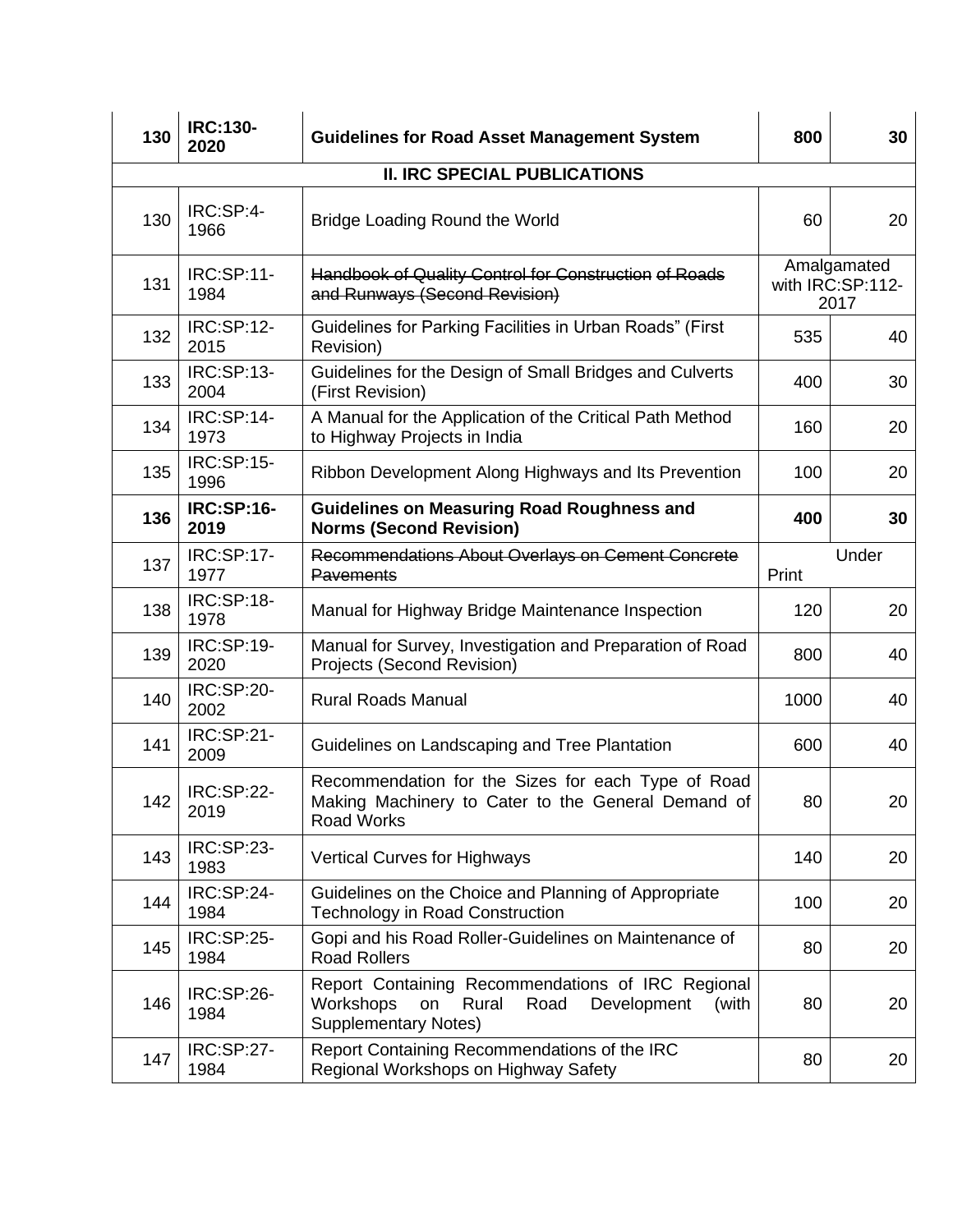| 148 | <b>IRC:SP:28-</b><br>2019 | Road Transport and Energy (First Revision)                                                                                        | 100  | 20                                      |
|-----|---------------------------|-----------------------------------------------------------------------------------------------------------------------------------|------|-----------------------------------------|
| 149 | <b>IRC:SP:29-</b><br>1994 | Directory of Indigenous Manufacturers of Road/ Bridge<br>Construction Machinery & Important Bridge Components<br>(First Revision) | 120  | 20                                      |
| 150 | <b>IRC:SP:30-</b><br>2019 | <b>Manual on Economic Evaluation of Highway Projects</b><br>in India (Third Revision)                                             | 1200 | 50                                      |
| 151 | IRC:SP:31-<br>1992        | <b>New Traffic Signs</b>                                                                                                          |      | <b>Under Revision</b>                   |
| 152 | IRC:SP:32-<br>1988        | Road Safety for Children (5-12 Years old)                                                                                         |      | <b>Under Revision</b>                   |
| 153 | <b>IRC:SP:33-</b><br>1989 | Guidelines on Supplemental Measures for Design,<br>Detailing & Durability of Important Bridge Structures                          |      | <b>Under Revision</b>                   |
| 154 | <b>IRC:SP:34-</b><br>1989 | General Guidelines About the Equipment for Bituminous<br><b>Surface Dressing</b>                                                  | 100  | 20                                      |
| 155 | <b>IRC:SP:35-</b><br>1990 | Guidelines for Inspection and Maintenance of Bridges                                                                              | 100  | 20                                      |
| 156 | <b>IRC:SP:36-</b><br>2018 | <b>Guidelines for IRC Standards (First Revision)</b>                                                                              | 100  | 20                                      |
| 157 | <b>IRC:SP:37-</b><br>2010 | Guidelines for Evaluation of Load Carrying Capacity of<br><b>Bridges (First Revision)</b>                                         | 300  | 40                                      |
| 158 | <b>IRC:SP:38-</b><br>1992 | Manual for Road Investment Decision Model (with CD)                                                                               | 500  | 30                                      |
| 159 | IRC:SP:39-<br>1992        | Guidelines on Bulk Bitumen Transportation & Storage<br>Equipment                                                                  | 120  | 20                                      |
| 160 | <b>IRC:SP:40-</b><br>2019 | <b>Guidelines</b><br><b>Strengthening</b><br>Repair,<br>on<br>and<br><b>Rehabilitation of Concrete Bridges (First Revision)</b>   | 800  | 40                                      |
| 161 | <b>IRC:SP:41-</b><br>1994 | Guidelines for the Design of At-Grade Intersections in<br>Rural & Urban Areas                                                     | 200  | 20                                      |
| 162 | <b>IRC:SP:42-</b><br>2014 | Guidelines on Road Drainage (First Revision)                                                                                      | 800  | 40                                      |
| 163 | <b>IRC:SP:43-</b><br>1994 | Guidelines on Low-Cost Traffic Management Technique<br>for Urban Areas                                                            | 200  | 20                                      |
| 164 | <b>IRC:SP:44-</b><br>1996 | <b>Highway Safety Code</b>                                                                                                        | 200  | 20                                      |
| 165 | <b>IRC:SP:45-</b><br>1996 | Time Series Data on Road Transport Passenger and<br>Freight Movement (1951-1991)                                                  | 100  | 20                                      |
| 166 | IRC:SP:46-<br>2013        | Guidelines for Design and Construction of Fibre<br><b>Reinforced Concrete Pavements (First Revision)</b>                          | 300  | 30                                      |
| 167 | <b>IRC:SP:47-</b><br>1998 | Guidelines on Quality Systems for Road Bridges (Plain,<br>Reinforced, Prestressed and Composite Concrete)                         |      | Amalgamated<br>with IRC:SP:112-<br>2017 |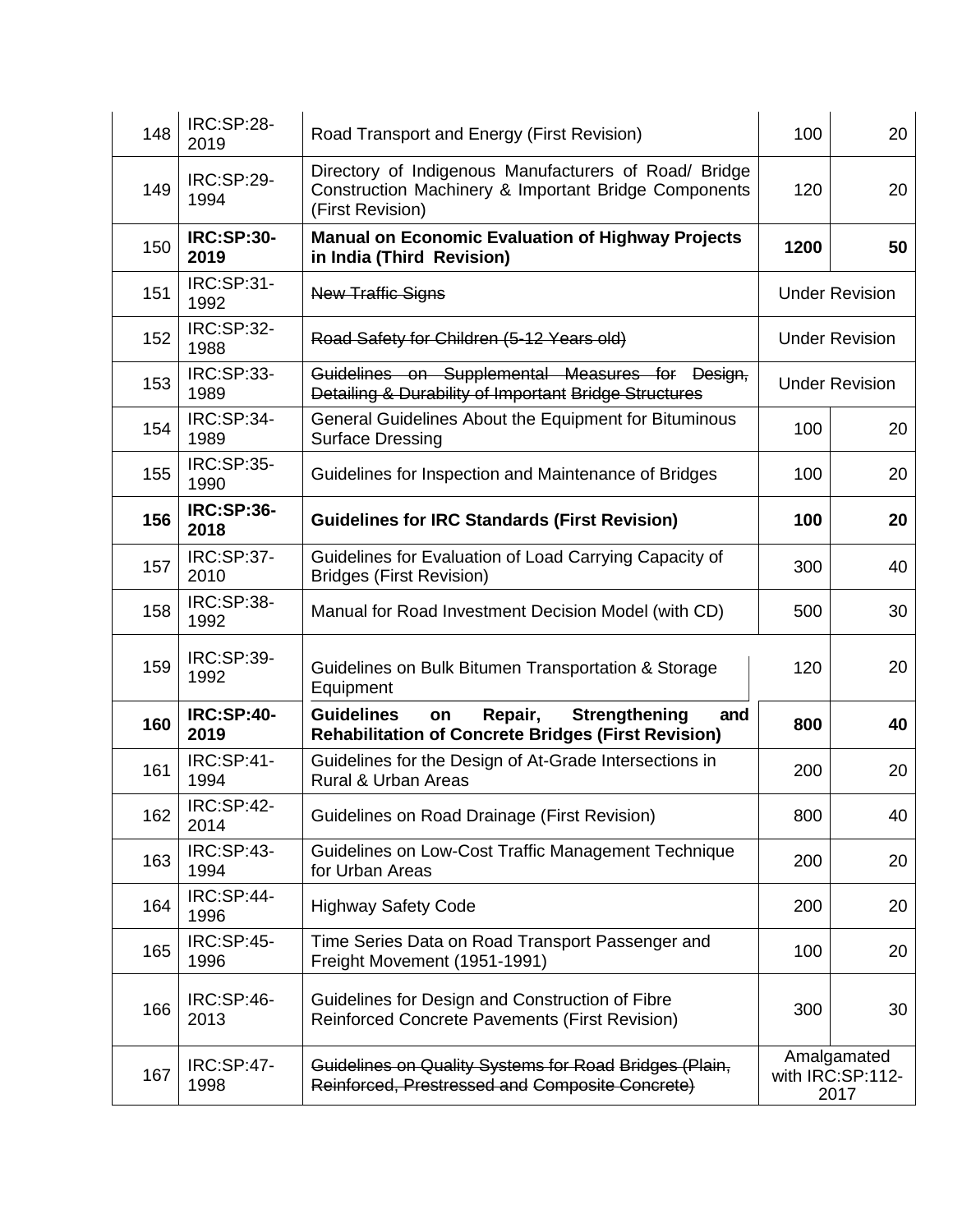| 168 | <b>IRC:SP:48-</b><br>1998 | <b>Hill Road Manual</b>                                                                                                    | 600  | 40                                      |
|-----|---------------------------|----------------------------------------------------------------------------------------------------------------------------|------|-----------------------------------------|
| 169 | <b>IRC:SP:49-</b><br>2014 | Guidelines for the Use of Dry Lean Concrete as Sub-base<br>for Rigid Pavement (First Revision)                             | 400  | 30                                      |
| 170 | <b>IRC:SP:50-</b><br>2013 | Guidelines on Urban Drainage (First Revision)                                                                              | 1000 | 40                                      |
| 171 | <b>IRC:SP:51-</b><br>2015 | Guidelines for Load Testing of Bridges (First Revision)                                                                    | 300  | 40                                      |
| 172 | <b>IRC:SP:52-</b><br>1999 | Bridge Inspector's Reference Manual                                                                                        | 140  | 30                                      |
| 173 | <b>IRC:SP:53-</b><br>2010 | Guidelines on Use of Modified Bitumen in Road<br><b>Construction (Second Revision)</b>                                     | 300  | 30                                      |
| 174 | <b>IRC:SP:54-</b><br>2018 | <b>Project Preparation Manual for Bridges (First</b><br><b>Revision)</b>                                                   | 500  | 30                                      |
| 175 | <b>IRC:SP:55-</b><br>2014 | Guidelines on Traffic Management in Work Zones" (First<br><b>Revision</b> )                                                | 900  | 40                                      |
| 176 | <b>IRC:SP:56-</b><br>2011 | Guidelines for Steel Pedestrian Bridges (First Revision)                                                                   | 600  | 40                                      |
| 177 | <b>IRC:SP:57-</b><br>2000 | Guidelines for Quality Systems for Road Construction                                                                       |      | Amalgamated<br>with IRC:SP:112-<br>2017 |
| 178 | <b>IRC:SP:58-</b><br>2001 | Guidelines for Use of Fly Ash in Road Embankments                                                                          | 120  | 20                                      |
| 179 | <b>IRC:SP:59-</b><br>2019 | <b>Guidelines</b><br>for<br>Use of Geosynthetics<br>in Road<br><b>Pavements and Associated Works (First Revision)</b>      | 900  | 40                                      |
| 180 | IRC:SP:60-<br>2002        | An Approach Document for Assessment of Remaining<br><b>Life of Concrete Bridges</b>                                        | 200  | 20                                      |
| 181 | IRC:SP:61-<br>2004        | An Approach Document on Whole Life Costing for<br>Bridges in India                                                         | 200  | 30                                      |
| 182 | IRC:SP:62-<br>2014        | Guidelines for Design and Construction of Cement<br>Concrete Pavements for Low Volume Roads" (First<br>Revision) (with CD) | 600  | 40                                      |
| 183 | <b>IRC:SP:63-</b><br>2018 | <b>Guidelines for the Use of Interlocking Concrete Block</b><br><b>Pavement (First Revision)</b>                           | 500  | 30                                      |
| 184 | IRC:SP:64-<br>2016        | Guidelines for the Analysis and Design of Cast-in-Place<br>Voided Slab Superstructure (First Revision)                     | 320  | 20                                      |
| 185 | <b>IRC:SP:65-</b><br>2018 | <b>Guidelines for Design and Construction of Segmental</b><br><b>Bridges (First Revision)</b>                              | 400  | 20                                      |
| 186 | IRC:SP:66-<br>2016        | Guidelines for Design of Continuous Bridges (First<br>Revision)                                                            | 320  | 20                                      |
| 187 | IRC:SP:67-<br>2005        | Guidelines for Use of External and Unbonded<br><b>Prestressing Tendons in Bridge Structures</b>                            | 160  | 20                                      |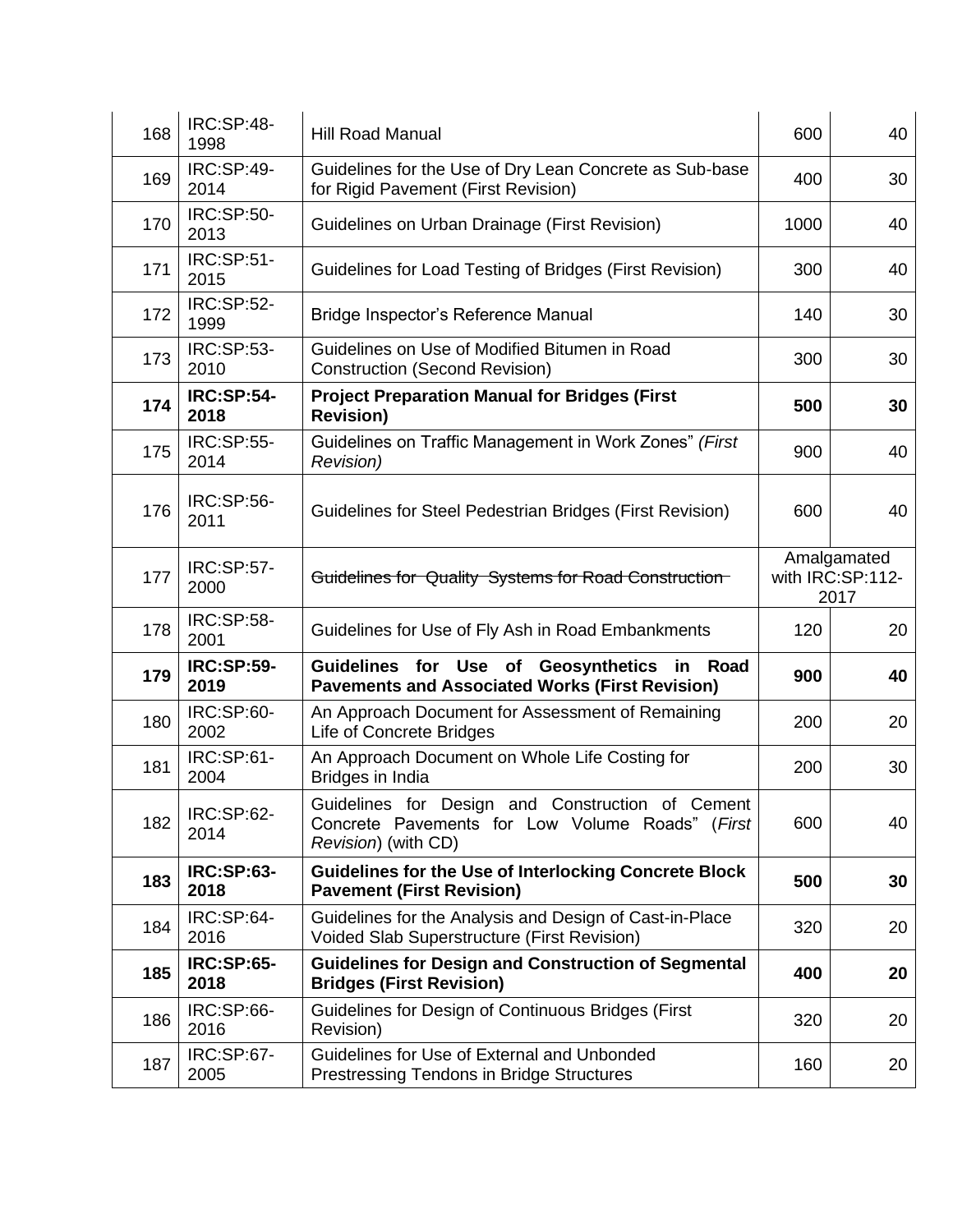| 188 | <b>IRC:SP:68-</b><br>2005 | Guidelines for Construction of Roller Compacted<br><b>Concrete Pavements</b>                                                   | 160  | 20 |
|-----|---------------------------|--------------------------------------------------------------------------------------------------------------------------------|------|----|
| 189 | IRC:SP:69-<br>2011        | Guidelines & Specifications for Expansion Joints (First<br>Revision)                                                           | 600  | 40 |
| 190 | <b>IRC:SP:70-</b><br>2016 | Guidelines for the Use of High Performance Concrete<br>(Including Self Compacting Concrete in Bridges) (First<br>Revision)     | 320  | 20 |
| 191 | <b>IRC:SP:71-</b><br>2018 | <b>Guidelines for Design and Construction of Precast</b><br><b>Pre-tensioned Girders for Bridges (First Revision)</b>          | 400  | 20 |
| 192 | <b>IRC:SP:72-</b><br>2015 | Guidelines for the Design of Flexible Pavements for Low<br>Volume Rural Roads" (First Revision)                                | 460  | 40 |
| 193 | <b>IRC:SP:73-</b><br>2018 | <b>Manual of Specifications &amp; Standards for Two</b><br>Lanning of Highways with Paved Shoulder (Second<br><b>Revision)</b> | 1500 | 40 |
| 194 | <b>IRC:SP:74-</b><br>2007 | Guidelines for Repair and Rehabilitation of Steel Bridges                                                                      | 100  | 20 |
| 195 | <b>IRC:SP:75-</b><br>2008 | Guidelines for Retrofitting of Steel Bridges by<br>Prestressing                                                                | 300  | 20 |
| 196 | <b>IRC:SP:76-</b><br>2015 | Guidelines for Conventional and Thin Whitetopping" (First<br>Revision)                                                         | 600  | 40 |
| 197 | <b>IRC:SP:77-</b><br>2008 | Manual for Design, Construction & Maintenance of Gravel<br>Roads                                                               | 400  | 30 |
| 198 | <b>IRC:SP:78-</b><br>2008 | Specifications for Mix Seal Surfacing (MSS) Close-<br><b>Graded Premix Surfacing (CGPS)</b>                                    | 80   | 20 |
| 199 | <b>IRC:SP:79-</b><br>2008 | <b>Tentative Specifications for Stone Matrix Asphalt</b>                                                                       | 100  | 20 |
| 200 | <b>IRC:SP:80-</b><br>2008 | Guidelines for Corrosion Prevention, Monitoring and<br>Remedial Measures for Concrete Bridge Structures                        | 400  | 30 |
| 201 | IRC:SP:81-<br>2008        | <b>Tentative Specifications for Slurry Seal and</b><br>Microsurfacing                                                          | 100  | 20 |
| 202 | <b>IRC:SP:82-</b><br>2008 | Guidelines for Design of Causeways and Submersible<br>bridges                                                                  | 600  | 30 |
| 203 | <b>IRC:SP:83-</b><br>2018 | <b>Guidelines for Maintenance, Repairs &amp; Rehabilitation</b><br>of Cement Concrete Pavements (First Revision)               | 1000 | 60 |
| 204 | <b>IRC:SP-84-</b><br>2019 | <b>Manual of Specifications and Standards for Four</b><br><b>Laning of Highways (Second Revision)</b>                          | 1500 | 50 |
| 205 | <b>IRC:SP-85-</b><br>2011 | Guidelines for Variable Message Signs                                                                                          | 600  | 40 |
| 206 | IRC:SP-86-<br>2010        | Guidelines for Selection, Operation and Maintenance of<br><b>Paver Finishers</b>                                               | 800  | 40 |
| 207 | <b>IRC:SP-87-</b><br>2019 | <b>Manual of Specifications &amp; Standards for Six Laning</b><br>of Highways (Second Revision)                                | 1500 | 60 |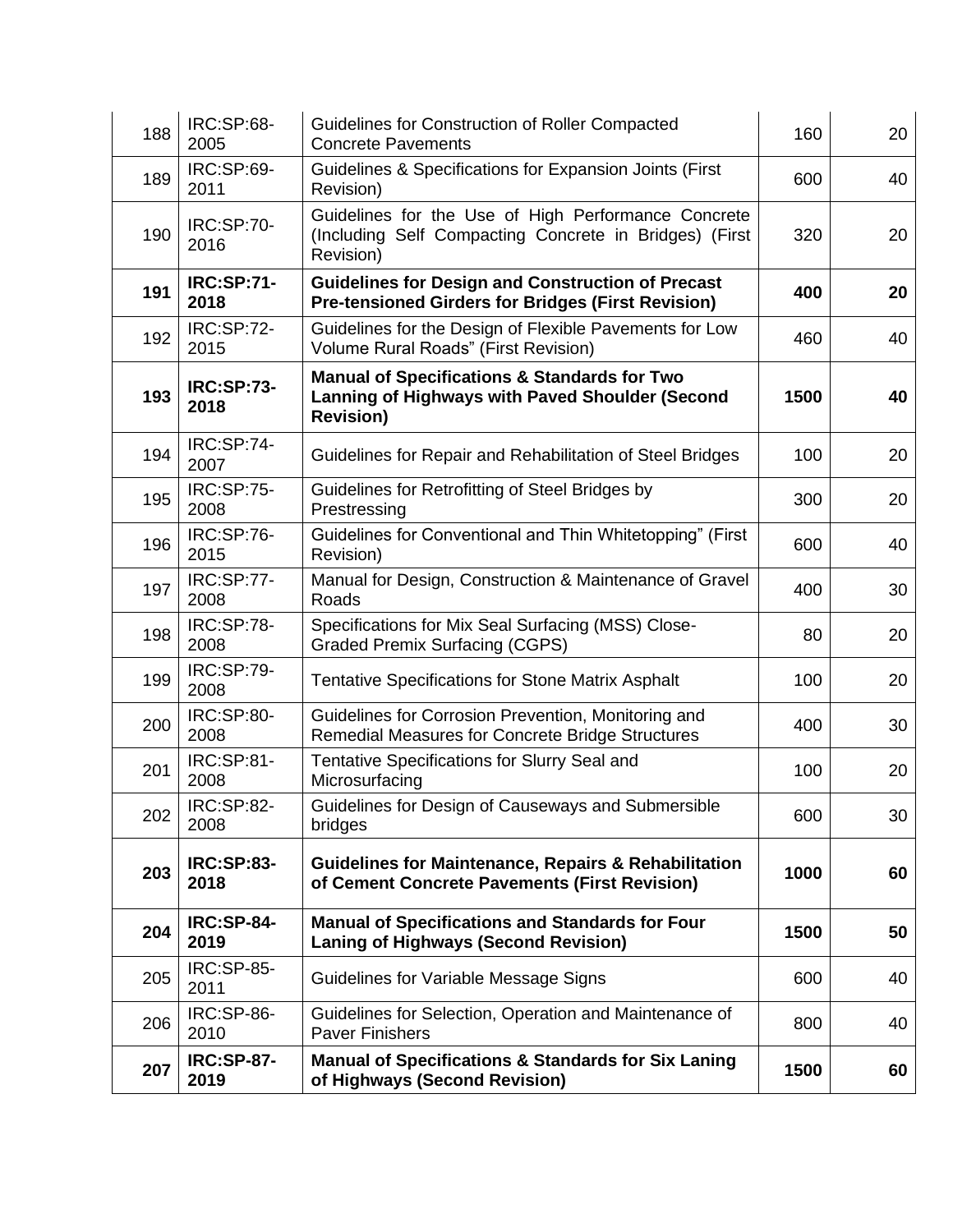| 208 | <b>IRC:SP-88-</b><br>2019              | <b>Manual on Road Safety Audit (First Revision)</b>                                                                  | 1400 | 40        |
|-----|----------------------------------------|----------------------------------------------------------------------------------------------------------------------|------|-----------|
| 209 | <b>IRC:SP-89-</b><br>2010              | Guidelines for Soil and Granular Material Stabilization<br>Using Cement, Lime and Fly Ash                            | 300  | 30        |
| 210 | <b>IRC:SP-</b><br>89(Part II)-<br>2018 | <b>Guidelines for the Design of Stabilized Pavements</b><br>(Part-II)                                                | 800  | 20        |
| 211 | <b>IRC:SP-90-</b><br>2010              | Manual for Grade Separators and Elevated Structures                                                                  | 400  | 30        |
| 212 | <b>IRC:SP-91-</b><br>2019              | <b>Guidelines for Road Tunnels (First Revision)</b>                                                                  | 800  | 40        |
| 213 | <b>IRC:SP-92-</b><br>2010              | Road Map for Human Resource Development in Highway<br>Sector                                                         | 500  | 30        |
| 214 | <b>IRC:SP-93-</b><br>2017              | Guidelines on Requirements for Environmental<br><b>Clearances for Road Projects</b>                                  | 1200 | 40        |
| 215 | IRC:SP-94-<br>2011                     | Material Testing Facilities for Highway Sector in National<br><b>Capital Region</b>                                  |      | Withdrawn |
| 216 | <b>IRC:SP-95-</b><br>2011              | Model Contract Document for Maintenance of Highways                                                                  | 1200 | 40        |
| 217 | IRC:SP-96-<br>2012                     | Guidelines for Selection, Operation and Maintenance of<br><b>Concrete Batching and Mixing Plants</b>                 | 600  | 30        |
| 218 | <b>IRC:SP-97-</b><br>2013              | Guidelines on Compaction Equipment for Roads Works                                                                   | 700  | 30        |
| 219 | IRC:SP-98-<br>2020                     | Guidelines for the use of Waste Plastic in Hot Bituminous<br>Mixes (Dry Process) in Wearing Courses (First Revision) | 400  | 20        |
| 220 | <b>IRC:SP-99-</b><br>2013              | Manual of Specifications and Standards for Expressways`                                                              | 1200 | 40        |
| 221 | IRC:SP-100-<br>2014                    | Use of Cold Mix Technology in Construction and<br>Maintenance of Roads Using Bitumen Emulsion                        | 900  | 40        |
| 222 | <b>IRC:SP-101-</b><br>2019             | <b>Guidelines for Warm Mix Asphalt</b>                                                                               | 400  | 30        |
| 223 | IRC:SP-102-<br>2014                    | Guidelines for Design and Construction of Reinforced Soil<br>Walls                                                   | 800  | 40        |
| 224 | IRC:SP-103-<br>2014                    | Guidelines on Tree Plantation along Rural Roads                                                                      | 600  | 30        |
| 225 | IRC:SP-104-<br>2015                    | Guidelines for Fabrication and Erection of Steel Bridges                                                             | 600  | 40        |
| 226 | IRC:SP-105-<br>2015                    | Explanatory Handbook to IRC:112-2011: Code of<br><b>Practice for Concrete Roads Bridges</b>                          | 1000 | 50        |
| 227 | IRC:SP-106-<br>2015                    | <b>Engineering Guidelines on Landslide Mitigation Measures</b><br>for Indian Roads                                   | 600  | 40        |
| 228 | IRC:SP-107-<br>2015                    | Guidelines for Gap Graded Wearing Course with<br>Rubberised Bitumen-(Bitumen Rubber)                                 | 340  | 40        |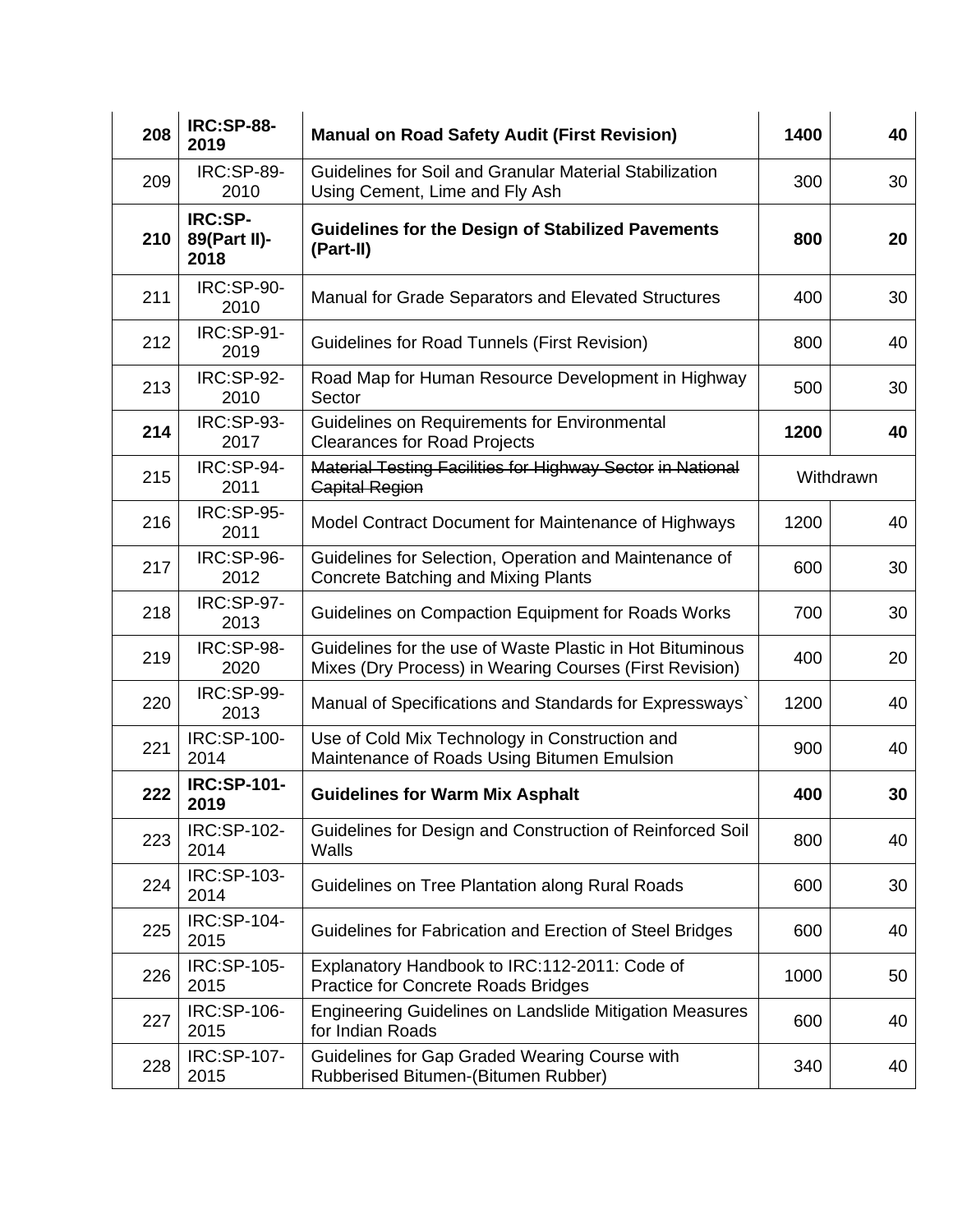| 229                  | IRC:SP-108-<br>2015        | Guidelines on Preparation and<br>of<br>Implementation<br><b>Environment Management Plan</b>                                                                    | 600    | 40     |
|----------------------|----------------------------|----------------------------------------------------------------------------------------------------------------------------------------------------------------|--------|--------|
| 230                  | IRC:SP-109-<br>2015        | Guidelines for Design and Construction of Small Diameter<br><b>Piles for Road Bridges</b>                                                                      | 340    | 40     |
| 231                  | <b>IRC:SP-110-</b><br>2017 | Application of Intelligent Transport System for Urban<br><b>Roads</b>                                                                                          | 600    | 30     |
| 232                  | <b>IRC:SP:111-</b><br>2017 | <b>Capacity Building of Road Agencies In Charge of</b><br><b>Implementation of Road Projects in Urban Areas</b>                                                | 300    | 40     |
| 233                  | <b>IRC:SP:112-</b><br>2017 | <b>Manual for Quality Control in Road and Bridge works</b>                                                                                                     | 1500   | 40     |
| 234                  | <b>IRC:SP:113-</b><br>2018 | <b>Guidelines on Flood Disaster Mitigation for Highway</b><br><b>Engineers</b>                                                                                 | 800    | 40     |
| 235                  | <b>IRC:SP:114-</b><br>2018 | <b>Guidelines for Seismic Design of Road Bridges</b>                                                                                                           | 1000   | 40     |
| 236                  | <b>IRC:SP:115-</b><br>2018 | <b>Guidelines for Design of Integral Bridges</b>                                                                                                               | 500    | 20     |
| 237                  | <b>IRC:SP:116-</b><br>2018 | <b>Guidelines for Design and Installation of Gabion</b><br><b>Structures</b>                                                                                   | 600    | 20     |
| 238                  | <b>IRC:SP:117-</b><br>2018 | <b>Manual on Universal Accessibility for Urban Roads</b><br>and Streets                                                                                        | 900    | 40     |
| 239                  | <b>IRC:SP:118-</b><br>2018 | <b>Manual for Planning and Development of Urban</b><br><b>Roads and Streets</b>                                                                                | 700    | 40     |
| 240                  | <b>IRC:SP:119-</b><br>2018 | <b>Manual of Planting and Landscaping of Urban Roads</b>                                                                                                       | 1200   | 40     |
| 241                  | <b>IRC:SP:120-</b><br>2018 | Explanatory Handbook to IRC:22-2015<br><b>Standard</b><br>Specifications and Code of Practice for<br>Road<br><b>Bridges, Section VI-Composite Construction</b> | 1000   | 40     |
| 242                  | <b>IRC:SP:121-</b><br>2018 | Guidelines for Use of Iron, Steel and Copper Slag in<br><b>Construction of Rural Roads</b>                                                                     | 600    | 30     |
| 243                  | <b>IRC:SP:122-</b><br>2019 | <b>Guidelines for Green Rating of Highways</b>                                                                                                                 | 600/-  | $30/-$ |
| 244                  | <b>IRC:SP:124-</b><br>2019 | Model Contract for Maintenance of Roads (Based on<br>single Percentage Rate)                                                                                   | 800    | 40     |
| 245                  | <b>IRC:SP:125-</b><br>2019 | <b>Guidelines for Cement Grouted Bituminous Mix</b><br><b>Surfacing for Urban Roads</b>                                                                        | 500    | 30     |
| 246                  | <b>IRC:SP:126-</b><br>2019 | Guidelines for the Design and Construction of Low<br><b>Volume Rural Roads Using Jute Geotextiles</b>                                                          | 400    | 30     |
| 2146A                | <b>IRC:SP:127-</b><br>2020 | <b>Manual for Performance of Highway Assets during</b><br><b>Operations and Maintenance Stage</b>                                                              | 600    | 30     |
| 247                  | <b>IRC:SP:128-</b><br>2020 | <b>Guidelines for Green Urban Road Manual</b>                                                                                                                  | 1200/- | $40/-$ |
| III. IRC Pocket book |                            |                                                                                                                                                                |        |        |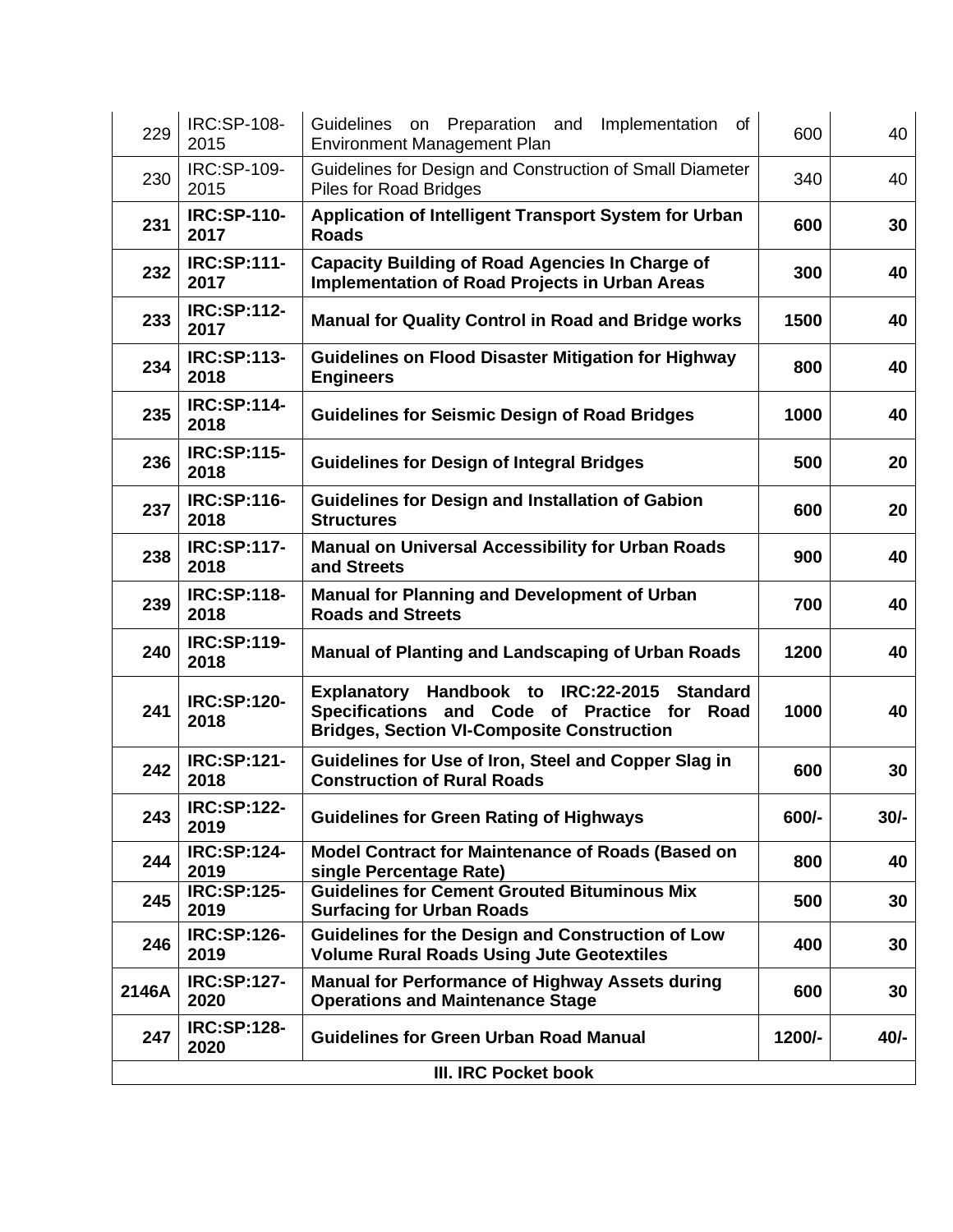| 248  | <b>IRC-2018</b>                                                                                          | <b>Pocket book for Road Construction Equipment</b>                                                 | 1200 | 50 |  |  |  |
|------|----------------------------------------------------------------------------------------------------------|----------------------------------------------------------------------------------------------------|------|----|--|--|--|
|      | IV. MINISTRY OF SURFACE TRANSPORT PUBLICATIONS (Now<br><b>Ministry of Road Transport &amp; Highways)</b> |                                                                                                    |      |    |  |  |  |
| 247  | MORT&H                                                                                                   | Manual for Maintenance of Roads, 1983                                                              | 120  | 20 |  |  |  |
| 248  | MORT&H                                                                                                   | Pocketbook for Bridge Engineers, 2000 (First Revision)                                             | 200  | 20 |  |  |  |
| 249  | MORT&H                                                                                                   | Pocketbook for Highway Engineers, 2019 (Third Revision)                                            | 1400 | 30 |  |  |  |
| 250  | MORT&H                                                                                                   | Standard Data Book for Analysis of Rates Plain/Rolling Terrain-<br>Volume I (Second Revision-2019) | 1500 | 70 |  |  |  |
| 250a | MORT&H                                                                                                   | Standard Data Book for Analysis of Rates for Hilly Terrain-<br>Volume II (Second Revision-2019)    | 1500 | 70 |  |  |  |

| 250 b | MORT&H | Handbook on Road Construction Machinery, 1985                                                                                                                                                    | <b>Under Revision</b>    |    |
|-------|--------|--------------------------------------------------------------------------------------------------------------------------------------------------------------------------------------------------|--------------------------|----|
| 251   | MORT&H | Specifications for Road and Bridge Works, 2013 (Fifth<br>Revision)                                                                                                                               | 3000                     | 70 |
| 252   | MORT&H | Standard Plans for 3.0 m to 10.0 m Span Reinforced<br>Cement Concrete Solid Slab Super Structure with and<br>without Footpaths for Highways, 1991                                                | 400                      | 40 |
| 253   | MORT&H | Standard Plans for Highway Bridges R.C.C. T- Beam &<br>Slab Superstructure - Span from 10 m to 24 m with 12 m<br>width, 1991                                                                     | 600                      | 40 |
| 254   | MORT&H | Standard Plans for Highway Bridges PSC Girder and RC<br>Slab Composite Superstructure 30 m Span with and<br>without Footpaths, 35 m Span with Footpaths and 40 m<br>Span without Footpaths, 1991 | 500                      | 40 |
| 255   | MORT&H | Standard Drawings for Road Bridges - R.C.C. Solid Slab<br>Superstructure (15° & 30° SKEW) Span 4.0 m to 10.0 m<br>(with and without Footpaths), 1992                                             | 240                      | 40 |
| 256   | MORT&H | Standard Drawings for Road Bridges R.C.C. Solid Slab<br>Superstructure (22.5° Skew) R.E. Span 4m to 10m (with<br>and without Footpath), 1996                                                     | 200                      | 40 |
| 257   | MORT&H | Standard Plan for Highway Bridges - Prestressed<br>Concrete Beams & RCC Slab Type Superstructure<br>Volume-II                                                                                    | 280                      | 40 |
| 258   | MORT&H | Standard Plans for Single, Double and Triple Cell Box<br><b>Culverts with and without Earth Cushion</b>                                                                                          | 500                      | 40 |
| 259   | MORT&H | Type Designs for Intersections on National Highways,<br>1992                                                                                                                                     | 600                      | 40 |
| 260   | MORT&H | Standard Bidding Document Procurement of Civil Works,<br>Part I: Complete Bidding Document, Part II: Forms                                                                                       | 2000<br>(No<br>discount) | 70 |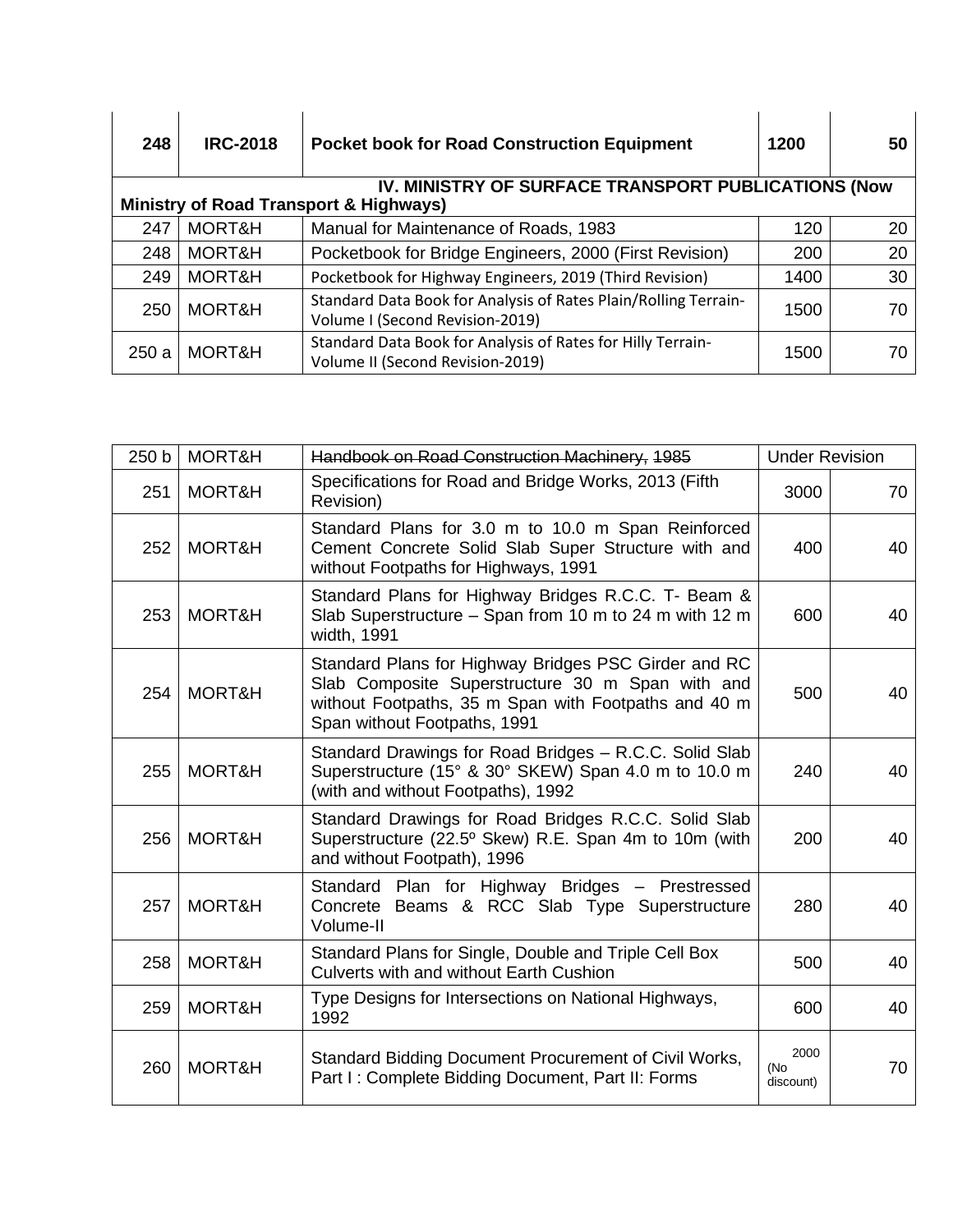| 261 | MORT&H | <b>Computer Aided Design System for High Embankment</b><br>Problems, 1993 (with CD)                                                                                                            | Out of Stock                           |    |
|-----|--------|------------------------------------------------------------------------------------------------------------------------------------------------------------------------------------------------|----------------------------------------|----|
| 262 | MORT&H | Standard Data Book for Analysis of Rates, 2003 (First<br>Revision)                                                                                                                             | <b>Under Revision</b>                  |    |
| 263 | MORT&H | <b>Technical Circulars and Directives on National Highways</b><br>and Centrally Sponsored Road and Bridge Projects (Vol.<br>$H$ , 1986                                                         | Out of Stock                           |    |
| 264 | MORT&H | Addendum to Ministry's Technical Circulars and<br>Directives on National Highways and Centrally Sponsored<br>Road & Bridge Projects (August 85 to July, 1988), 1989                            | Out of Stock                           |    |
| 265 | MORT&H | Addendum to Ministry's Technical Circulars<br>and<br>Directives on National Highways and Centrally Sponsored<br>Road & Bridge Projects (August 88 to December 92),<br>1993                     | 300                                    | 40 |
| 266 | MORT&H | Addendum<br>Ministry's<br>Technical<br><b>Circulars</b><br>to<br>and<br>Directives on National Highways and Centrally Sponsored<br>Road & Bridge Projects (January 93 to December 94),<br>1996 | 300                                    | 40 |
| 267 | MORT&H | Addendum-4 to Technical Circulars & Directives on<br>National Highways and Centrally Sponsored Road &<br>Bridge Works Projects (Jan. 1995 to Dec. 1997)                                        | Out of Stock                           |    |
| 268 | MORT&H | Addendum-5 to Technical Circulars & Directives on<br>National Highways and Centrally Sponsored Road &<br>Bridge Projects (Jan. 1998 to Dec. 2001)                                              | 400                                    | 40 |
| 269 | MORT&H | Addendum-6 to Technical Circulars & Directives on<br>National Highways and Centrally Sponsored Road &<br>Bridge Projects (January 2002 to December 2004)                                       | 400                                    | 40 |
| 270 | MORT&H | Addendum No.7 Technical Circulars and Directives on<br>National Highways and Centrally Sponsored Road and<br><b>Bridge Projects</b>                                                            | 600                                    | 40 |
| 271 | MORT&H | Model Concession Agreement for Small Road Projects<br>(With CD)                                                                                                                                | 500                                    | 50 |
| 272 | MORT&H | Manual for Safety in Road Design (Under Revision)                                                                                                                                              | Out of Stock                           |    |
| 273 | MORT&H | Report of the Committee on Norms for Maintenance of<br>Roads in India, 2001                                                                                                                    | Out of Stock                           |    |
| 274 | MORT&H | Road Development Plan: Vision - 2021                                                                                                                                                           | 400                                    | 30 |
| 275 | MORT&H | Manual for Construction and Supervision of Bituminous<br><b>Works, 2001</b>                                                                                                                    | 800                                    | 40 |
| 276 | MORT&H | Guidelines for Maintenance Management of Primary,<br>Secondary and Urban Roads                                                                                                                 | 300                                    | 30 |
| 277 | MORT&H | Manual of Specifications and Standards for 4- Laning of<br>National Highways through Public Private Partnership                                                                                | Amalgamated<br>with IRC:SP:84-<br>2009 |    |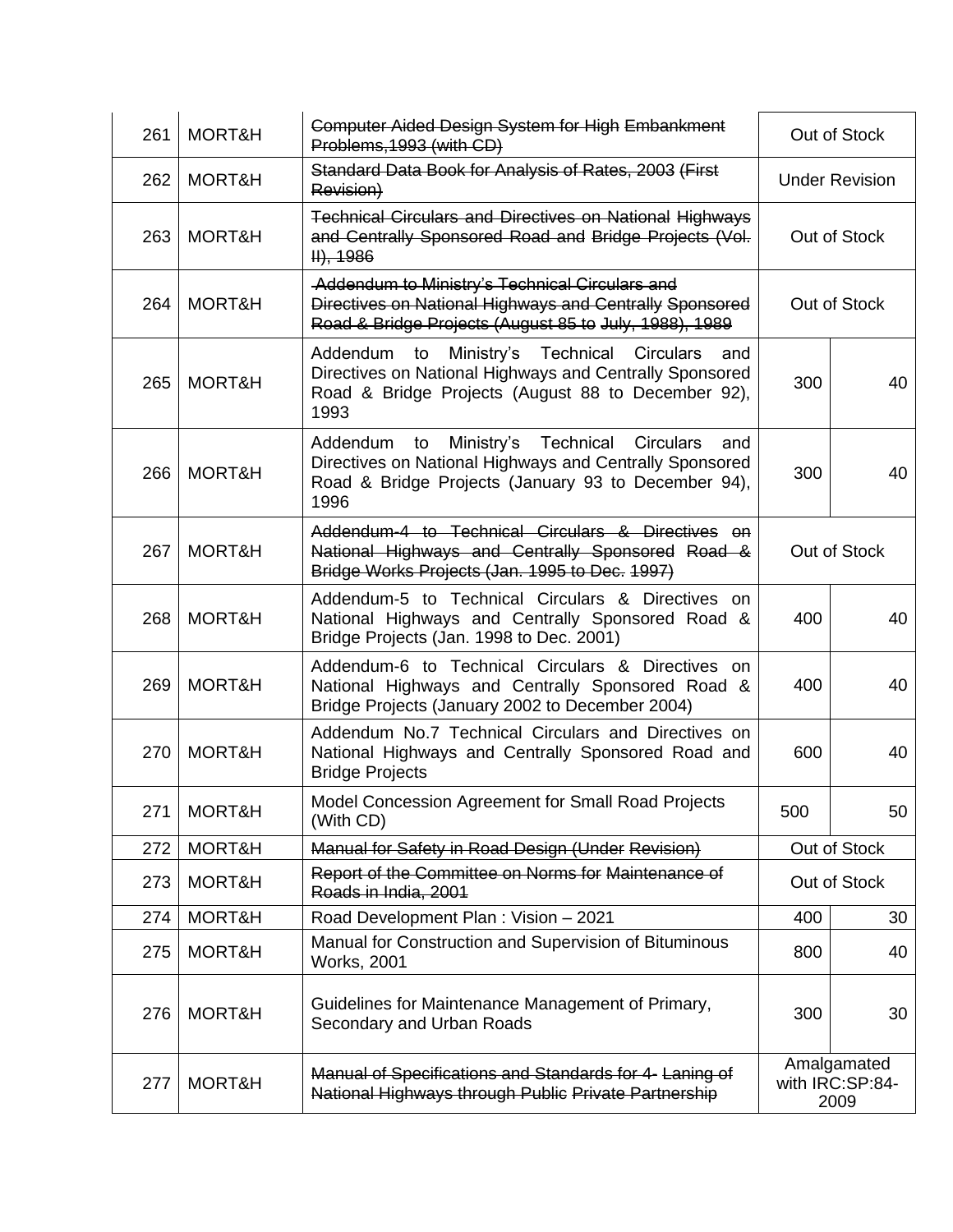| 278 | MORT&H                                          | Manual of Specifications and standards for Six Laning of<br>National Highways through Public Private Partnership                                                                                               | Out of Stock                              |                       |  |  |  |
|-----|-------------------------------------------------|----------------------------------------------------------------------------------------------------------------------------------------------------------------------------------------------------------------|-------------------------------------------|-----------------------|--|--|--|
| 279 | MORT&H                                          | Guidelines for Expressways Part-I and Part-II                                                                                                                                                                  | 2000                                      | 150                   |  |  |  |
|     | V. National Highways Authority of India         |                                                                                                                                                                                                                |                                           |                       |  |  |  |
| 280 | <b>NHAI</b>                                     | Quality Assurance Manual - 2006                                                                                                                                                                                |                                           | Out of Stock          |  |  |  |
| 281 | <b>NHAI</b>                                     | Works Manual - 2006                                                                                                                                                                                            | 900.00 (No<br>Discount) (Out of<br>Stock) |                       |  |  |  |
|     |                                                 | VI. MINISTRY OF RURAL DEVELOPMENT (National Rural Roads Development Agency)                                                                                                                                    |                                           |                       |  |  |  |
| 282 | <b>MORD</b>                                     | Specifications for Rural Roads-2014 (First Revision)                                                                                                                                                           | 2100                                      | 70                    |  |  |  |
| 283 | <b>MORD</b>                                     | Standard Data Book for Analysis of Rates for Rural<br>Roads                                                                                                                                                    |                                           | <b>Under Revision</b> |  |  |  |
|     |                                                 | <b>VII. IRC SEMINAR PUBLICATIONS</b>                                                                                                                                                                           |                                           |                       |  |  |  |
| 284 | Seminar,<br>1999<br>(Proceedings)               | International Seminar on "Highway Rehabilitation and<br>Maintenance", New Delhi, 12-13 November, 1999                                                                                                          | 100                                       | 20                    |  |  |  |
| 285 | Seminar,<br>2001<br>(Technical<br>Papers) (Vol. | International Seminar on "Sustainable Development in<br>Road Transport", New Delhi, 8-10 November, 2001, Vol. I                                                                                                | 1200                                      | 50                    |  |  |  |
| 286 | Seminar,<br>2002<br>(Technical<br>Papers)       | Seminar on "Financial Management and Institutional<br>Reforms in Highway Sector", New Delhi, 18-19 Nov.,<br>2002                                                                                               | 800                                       | 50                    |  |  |  |
| 287 | Seminar,<br>2002<br>(Proceedings)               | Seminar on "Financial Management and Institutional<br>Reforms in Highway Sector", 18-19 Nov., 2002                                                                                                             | 100                                       | 20                    |  |  |  |
| 288 | Seminar,<br>2003<br>(Proceedings)               | Seminar on Integrated Development of Rural and Arterial<br>Road Network for Socio-Economic Growth, New Delhi, 5-<br>6 December, 2003                                                                           | 100                                       | 20                    |  |  |  |
| 289 | Seminar,<br>2004<br>(Proceedings)               | Seminar on "Design Construction and Maintenance of<br>Cement Concrete Pavements", New Delhi 8-10 October,<br>2004                                                                                              | 100                                       | 20                    |  |  |  |
| 290 | Seminar,<br>2005<br>(Technical<br>Papers)       | -Seminar on "High Speed Road Corridors", New Delhi 23-<br>24 November, 2005                                                                                                                                    | Out of Stock                              |                       |  |  |  |
| 291 | Seminar,<br>2006<br>(Technical<br>Papers)       | International Seminar on "Innovations in Construction and<br>Flexible<br>Pavement",<br>Maintenance<br>of<br>Agra,<br>$2 - 4$<br>September, 2006 Vol.-I & Vol.-II Note: For both Volumes<br>Price in Rs. 800.00 | 1000                                      | 70                    |  |  |  |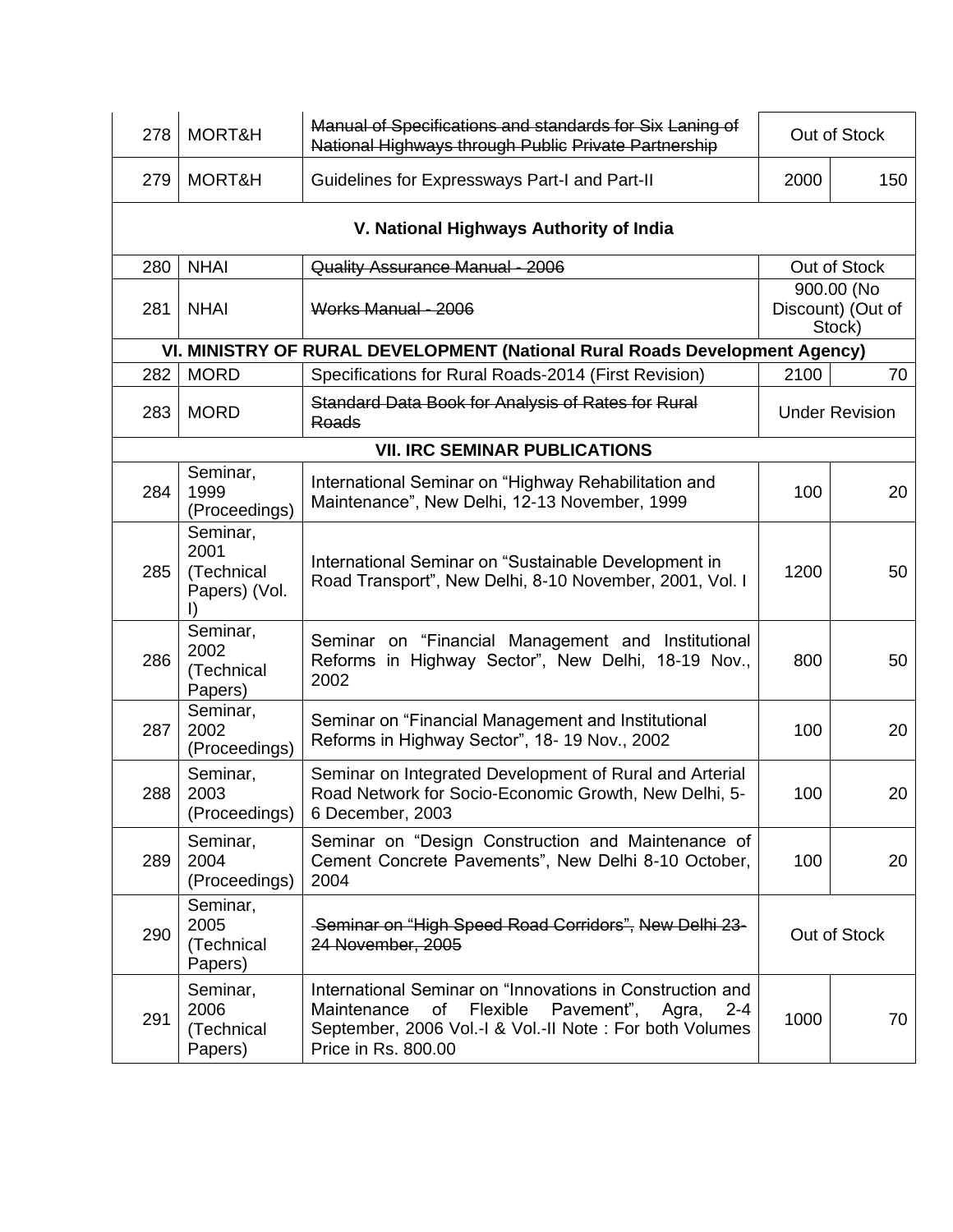| 292 | Seminar,<br>2009<br>(Technical<br>Papers)          | Seminar on Public Private Paratnership in Highway<br>Sector 28-29 August, 2009                                       | Out of Stock |    |
|-----|----------------------------------------------------|----------------------------------------------------------------------------------------------------------------------|--------------|----|
| 293 | Seminar,<br>2009<br>(Proceedings)                  | Seminar on Public Private Paratnership in Highway<br>Sector 28-29 August, 2009                                       | 200          | 40 |
| 294 | Seminar,<br>2010<br>(Technical<br>Papers)          | Seminar on Roads in High Precipitation Areas                                                                         | 500          | 70 |
| 295 | Seminar,<br>2011<br>(Technical<br>Papers)          | International Seminar on Reducing Carbon Footprint in<br>Road Construction 17-19 February, 2011                      | 500          | 70 |
| 296 | Seminar,<br>2011<br>(Proceedings)                  | International Seminar on Reducing Carbon Footprint in<br>Road Construction 17-19 February, 2011                      | 200          | 20 |
| 297 | Seminar,<br>2012<br>(Souvenir/Tec<br>hnical Paper) | Seminar on Recent Trends in Highways Development 10-<br>11 October, 2012                                             | 600          | 40 |
| 298 | Seminar,<br>2013<br>(Souvenir/Tec<br>hnical Paper) | International Seminar on Experience Gained in PPP<br>Projects in Road Sector-The Way Forward 11-12<br>November, 2013 | 500          | 40 |
| 299 | <b>HRB</b><br>SR.No.1,<br>2000                     | State-of-the-Art-Report:Lime-Soil Stabilization                                                                      | 100          | 20 |
| 300 | <b>HRB SR</b><br>No.3, 1999                        | State-of-the-Art-Report: Compaction of Earthwork and<br>Subgrades                                                    | 260          | 20 |
| 301 | <b>HRB SR</b><br>No.10, 1989                       | State-of-the-Art-Report: Behaviour of Concrete Under<br>Sea-Water and in Marine Environment                          | 100          | 20 |
| 302 | <b>HRB</b><br>SR.No.11,<br>1992                    | State-of-the-Art-Report: Granular and Bound Bases and<br>Sub-Bases                                                   | 140          | 20 |
| 303 | <b>HRB</b><br>SR.No.12,<br>1994                    | State-of-the-Art-Report: Application of Geotextiles in<br><b>Highway Engineering</b>                                 | 140          | 20 |
| 304 | <b>HRB SR</b><br>No.13, 1994                       | State-of-the-Art-Report: High Embankments on Soft<br>Ground, Part A - Stage Construction                             | 140          | 20 |
| 305 | <b>HRB SR</b><br>No.14, 1995                       | State-of-the-Art-Report: High Embankments on Soft<br>Ground, Part B - Ground Improvement                             | 140          | 20 |
| 306 | <b>HRB SR</b><br>No.15, 1995                       | State-of-the-Art-Report: Landslide Correction Techniques                                                             | 240          | 20 |
| 307 | <b>HRB</b><br>SR.No.16,<br>1996                    | State-of-the-Art-Report:<br>Soil<br>Reinforced<br><b>Structures</b><br>Applicable to Road Design & Construction      | 180          | 20 |